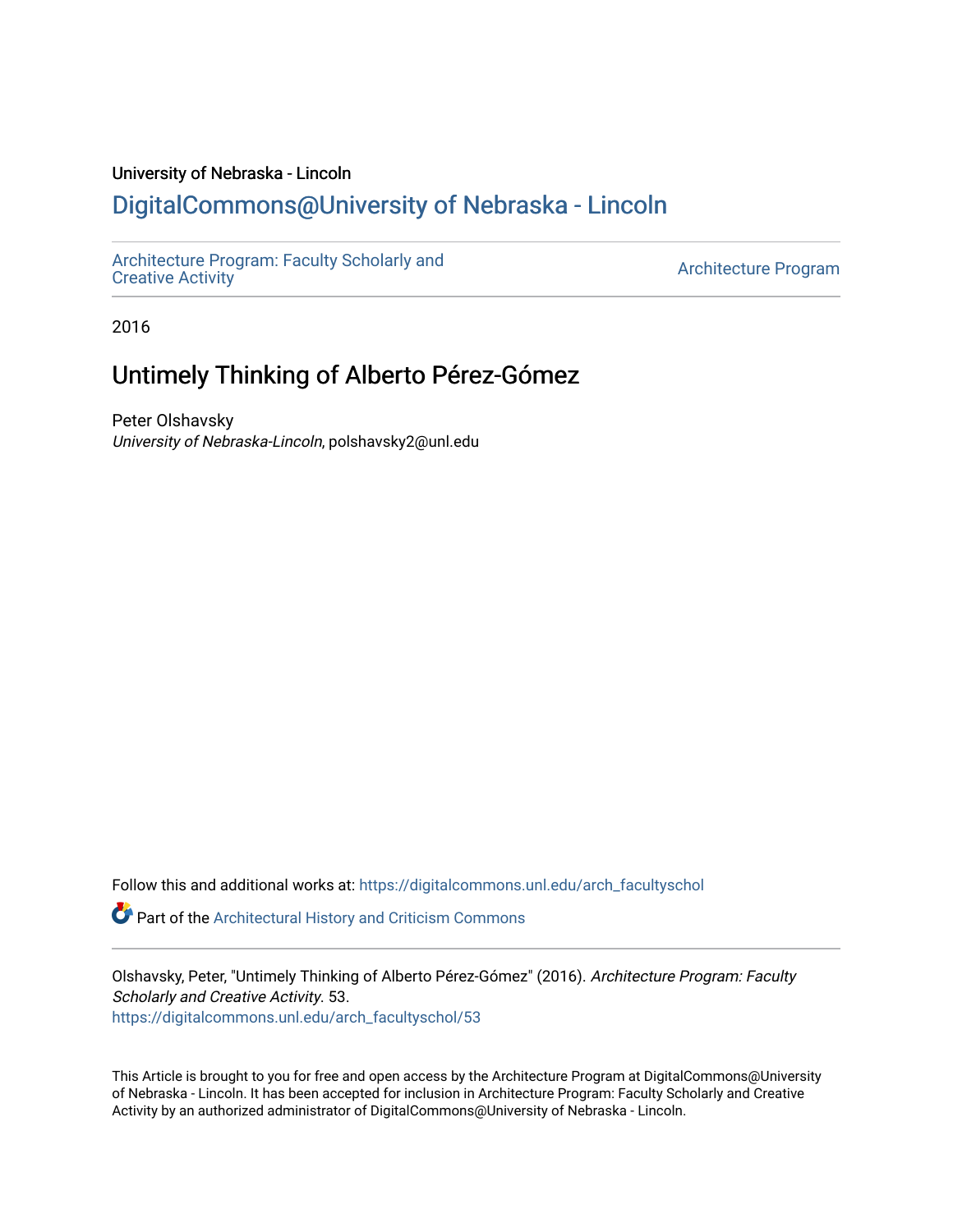# **TIMELY MEDITATIONS**

### SELECTED ESSAYS ON ARCHITECTURE

**VOLUME 1** 

## ALBERTO PÉREZ-GÓMEZ

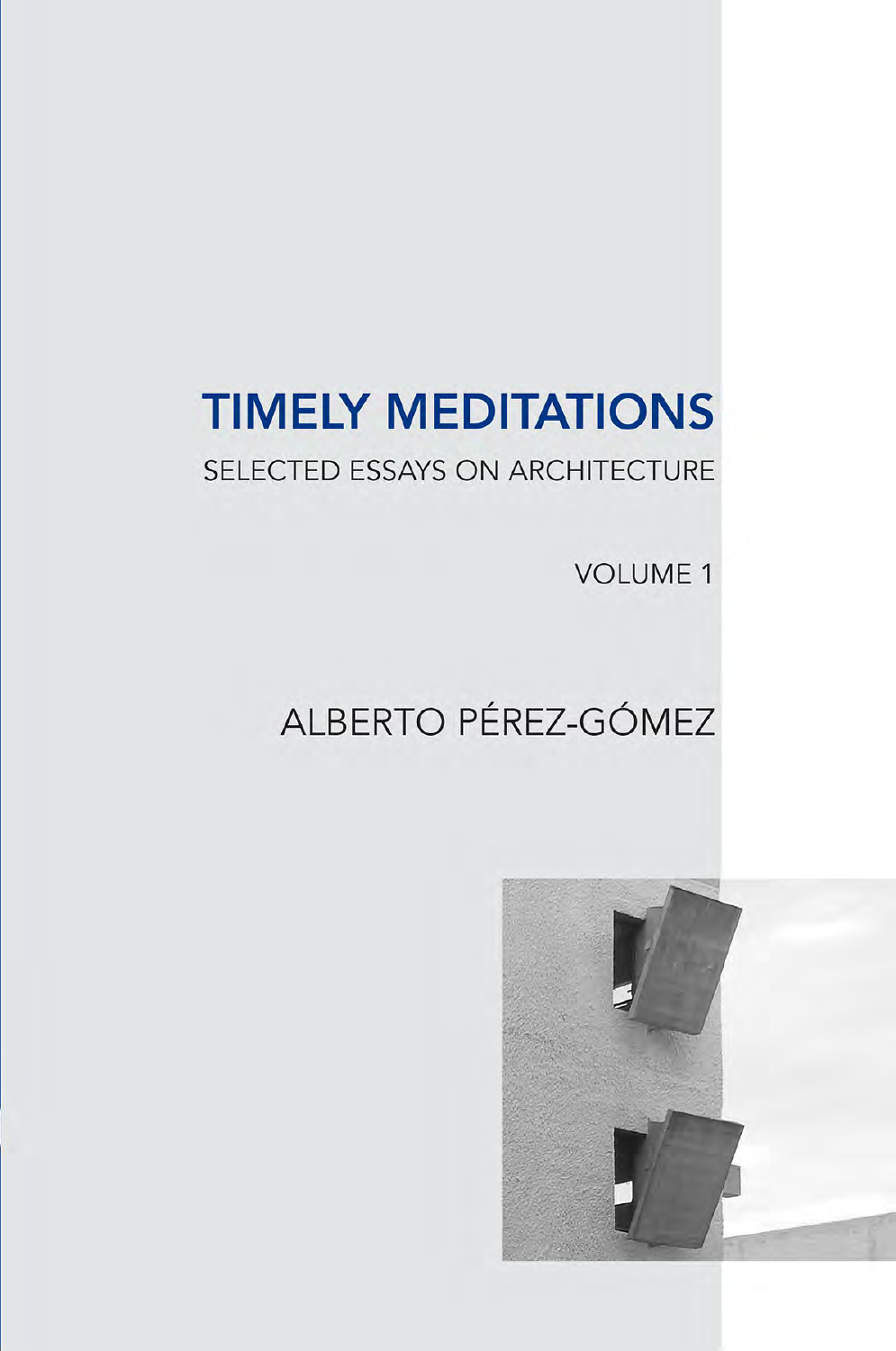#### VOL. 1 CONTENTS

| Foreword by Peter Olshavsky                                                                                         | XV  |
|---------------------------------------------------------------------------------------------------------------------|-----|
| The Myth of Dedalus: On the Architect's métier                                                                      | 1   |
| Architectural Theory in Classical Antiquity:<br>Reflections on Some Key Concepts                                    | 23  |
| Chóra: The Communicative Space of Architecture                                                                      | 43  |
| Architecture as the Space of Desire: The<br>Hypnerotomachia Polifili                                                | 79  |
| Filarete's Sforzinda: The Ideal City as a Poetic and<br><b>Rhetorical Construction</b>                              | 109 |
| The Alchemical Architecture of Fra Luca Pacioli                                                                     | 131 |
| Juan Bautista Villalpando's Divine Model in<br>Architectural Theory                                                 | 175 |
| Claude Perrault and the Early Modern<br>Instrumentalization of Architectural Theory                                 | 215 |
| Charles-Etienne Briseux: Eighteenth-Century<br>Musical Analogy and the Limits of Instrumentality in<br>Architecture | 263 |
| 10. Phenomenological Depth and the work of Jean-<br>Jacques Lequeu                                                  | 323 |
| 11. Le Corbusier's <i>La Tourette</i> and the Hermeneutic<br>Imagination                                            | 347 |
| 12. Juhani Pallasmaa: Architecture and Limits                                                                       | 365 |
| 13. John Hejduk's Critical and Poetic Architecture                                                                  | 375 |
|                                                                                                                     |     |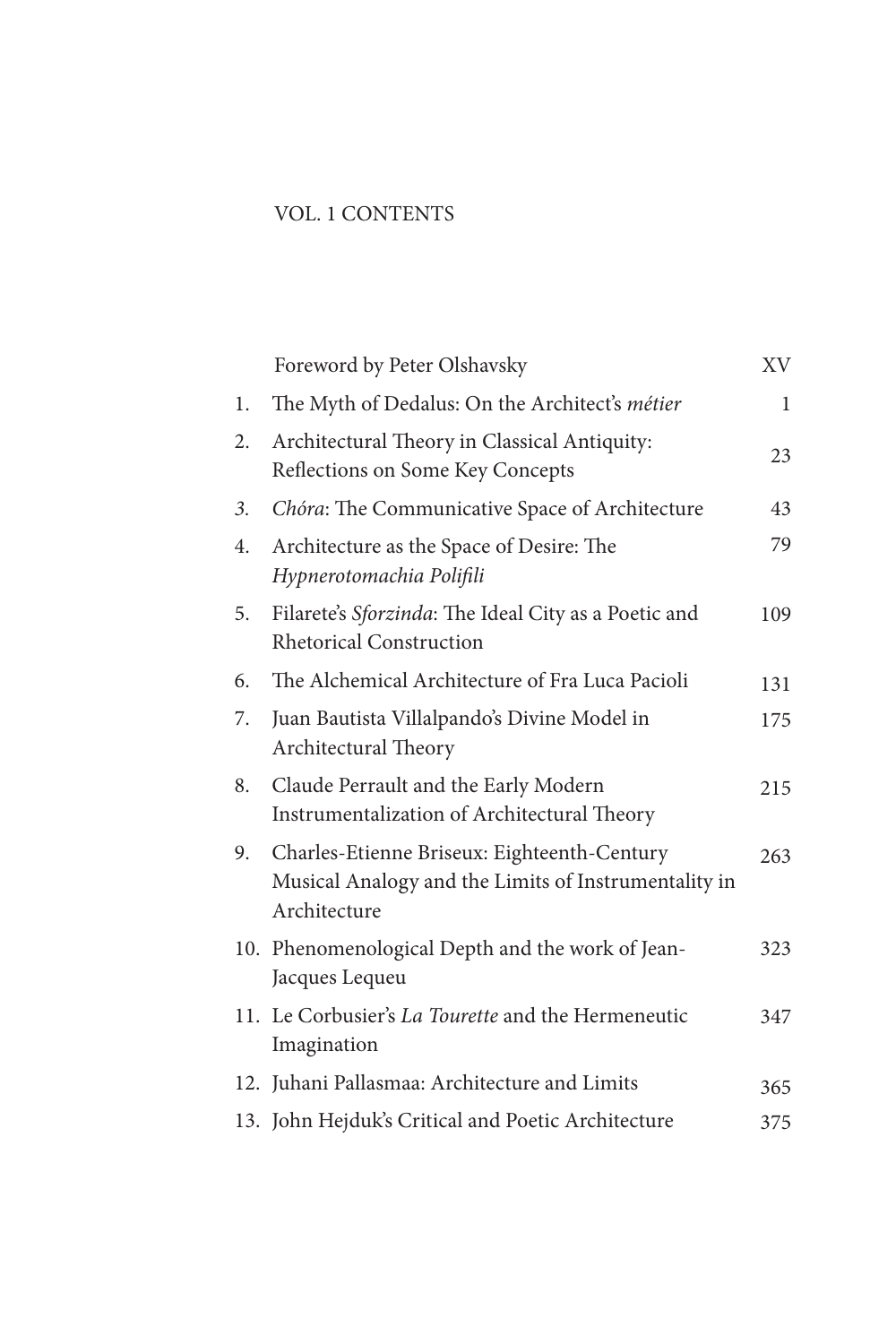## Foreword: The Untimely Thinking of Alberto Pérez-Gómez

by Peter Olshavsky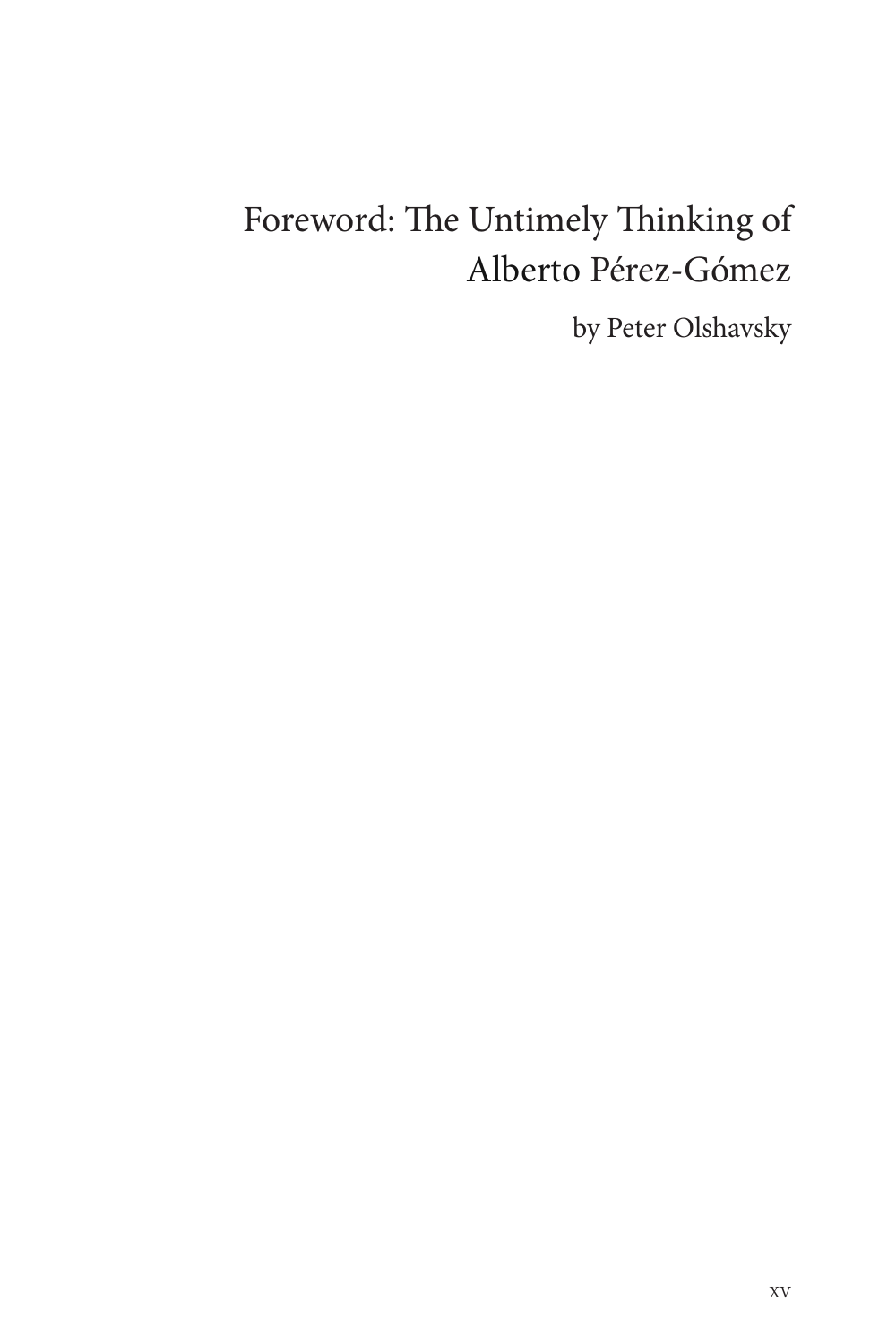"All essential philosophical questioning is necessarily untimely."

> Martin Heidegger, *The Fundamental Questions of Metaphysics* (1959)

WHAT DOES IT MEAN FOR THINKING TO BE UNTIMELY? If we trust the dictionary, it is something "done at an unsuitable time."<sup>1</sup> This definition implies that an action or event has missed its mark by being "too late" or "too early," revealing the term's association with linear chronology and failure. For Friedrich Nietzsche, to call thinking untimely does not categorize it as failure; for him, the untimely is a standpoint out of step with the dominant attitude of his day. This untimeliness occurs, Martin Heidegger explains, when thinking is "projected" into the future or when it "connects the present with its antecedent."<sup>2</sup> The intention of untimely thinking, Gilles Deleuze adds, was "to think the past *against* the present [...] *in favour*, I hope, of a time to come."3 In these volumes by the architectural historian, theorist, and educator Alberto Pérez-Gómez, essential philosophical questioning shines in the spirit of Nietzsche's untimeliness.

This selection of twenty-eight texts, gathered together for the first time, is organized into two volumes. The first volume addresses architectural theories and practices, both past and present. Its themes range from examinations of classical architectural terms to the contemporary task of the architect as seen through several key figures. The second volume focuses on architectural philosophy and hermeneutics. It addresses diverse issues, from modern science and globalization to love, performance, and attunement. The content of these two volumes is too complex and rich to paraphrase. Some readers will recognize articles from diverse periodicals and books spanning Pérez-Gómez's career. While these volumes could never do justice to the full breadth of the author's published scholarship, incisive thinking, mellifluous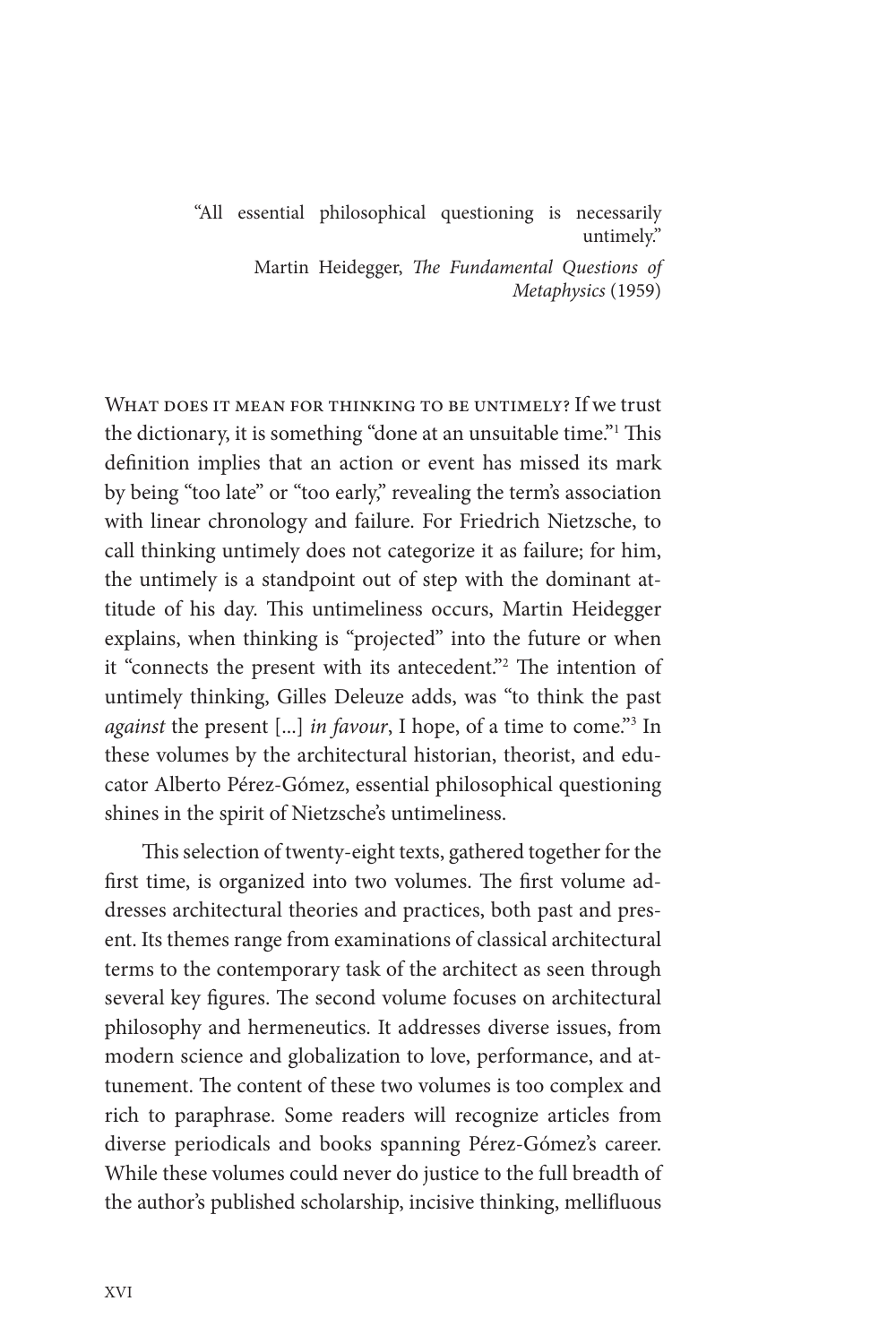prose, and generosity of spirit, these essays are a perfect way to understand this eminent scholar's position and enter into his larger body of work. These volumes are more than a repository of past work. Their readers will encounter texts that have been revised and updated by the author to more fully engage contemporary architectural questions.

The untimeliness of these texts on architecture, history, and philosophy is a welcome departure from today's incessant demand for the timely. Moreover, the interrelationships between the articles provide further insight into Pérez-Gómez's thought, even for those familiar with his work. These articles engage with central and marginal figures from architecture's past, converse with contemporaries who hold a sympathetic stance, and engage diverse philosophical positions. The essays draw from other fields of inquiry: philosophy, theatre, literature, art, dance, and neuroscience, to name a few. It is through these interdisciplinary conversations and the questions they generate that the works manifest their full power, rendering currently-ignored issues visible by thinking the untimely. Against some of our most assured convictions and protocols, Pérez-Gómez consistently seeks meaningful sites in which to re-negotiate the architect's task of imagining the world otherwise. This is done without affectation or pretense, acknowledging the task's difficulty in our late-modern world. By joining past, present, and future, the texts offer their gift: the hopeful shaping of a time to come. This remarkable collection is a testament to three decades of thinking, whose untimeliness will challenge and reward readers, placing the search for dwelling, belonging and love at the heart of architecture.

#### *A Well-Timed Journey*

To more fully understand the context of the scholarship assembled in these volumes, some background on the author is helpful. Alberto Pérez-Gómez attained an undergraduate degree in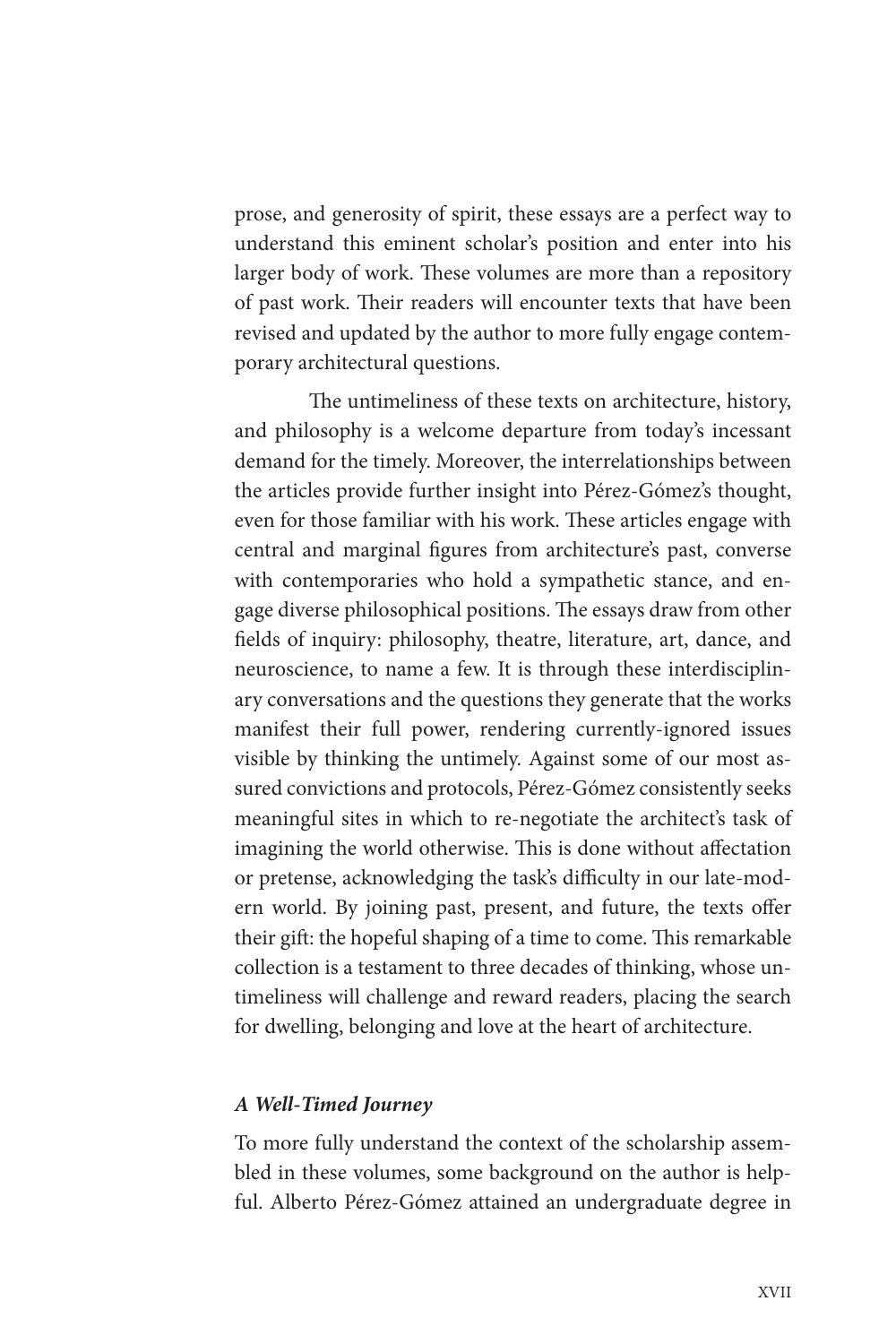architecture and engineering from Instituto Politécnico Nacional in Mexico City. Following graduate work at Cornell University, he enrolled at the University of Essex in England. Working with the influential tutors Dalibor Vesely and Joseph Rykwert in the Department of Art, he was awarded a Master of Arts (1975) and a Ph.D. (1979).

Since then he has taught at a number of schools in Mexico, Canada, Europe and the United States, including Houston, Syracuse, Toronto, the Architectural Association, and Carleton University's School of Architecture, where he was the Director from 1983 to 1986. In January 1987, Pérez-Gómez was appointed Saidye Rosner Bronfman Professor of the History of Architecture at McGill University where he currently directs the post-professional History and Theory program. From March 1990 to June 1993, he founded and was the inaugural Director of the *Institut de recherche en histoire de l'architecture*, co-sponsored by the Canadian Centre for Architecture, the Université de Montréal, and McGill University. Students of Pérez-Gómez now teach at most Canadian architecture programs, and in many North American and European universities.

His first book in English, *Architecture and the Crisis of Modern Science* (MIT Press, 1983) won the Alice Davis Hitchcock Award in 1984, a prize awarded by the Society of Architectural Historians every two years for the most significant work of scholarship in the field. Pérez-Gómez then penned *Polyphilo or The Dark Forest Revisited* (MIT Press, 1992), an erotic narrative and theory of architecture which retells Francesco Colonna's love story of the famous novel and treatise *Hypnerotomachia Poliphili* (1499) in late twentieth-century terms. This text has become the source of numerous projects and exhibitions.

In 1994, he inaugurated and co-edited the book series entitled *CHORA: Intervals in the Philosophy of Architecture* (Mc-Gill-Queen's University Press), with Stephen Parcell. This series curates essays exploring questions fundamental to architectural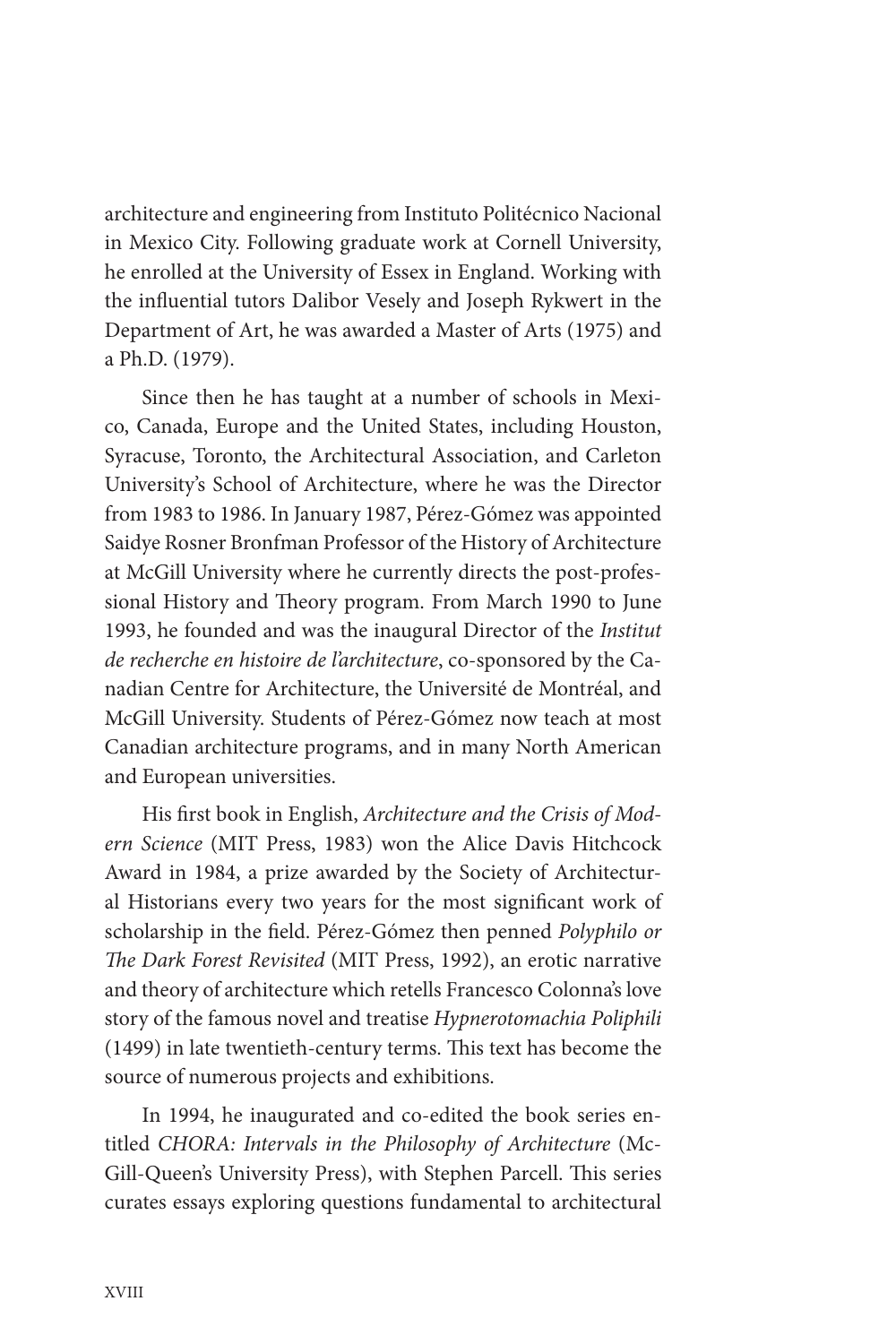history, theory and practice. This was followed by a major book co-authored with Louise Pelletier, *Architectural Representation and the Perspective Hinge* (MIT Press, 1997) that traces the historical developments by which perspective drawing and modern geometries became associated with architectural practice. *Built Upon Love: Architectural Longing after Ethics and Aesthetics* (MIT Press, 2006) examines points of convergence between ethics and poetics in architectural history and philosophy, and draws important insights for contemporary practice. In his most recent book, *Attunement: Architectural Meaning after the Crisis of Modern Science* (MIT Press, 2016), Pérez-Gómez calls for an architecture that embraces the concept of "attunement" (*stimmung*) to meaningfully and emotively enhance its location and its inhabitants' capacities.

While understanding the contours of the author's distinguished career is useful to contextualize the man and his work, the reader of these texts also discovers the ways in which the texts build upon each other. Insights gained in one text provide the ground for further inquiry in another. Provocations expressed in one book are worked through in the next. This encourages deliberation over the full trajectory of work because it empowers the reader to think with the author. In the following essay I want to do precisely this, drawing on Pérez-Gómez's thinking to engage a particular current issue: the generally unchallenged value of innovation as the result of "design intelligence" that seems to drive practices nowadays.

#### *Disciplinary Shift*

Assessing the crisis of meaning that has afflicted architecture since the nineteenth century, Daniel Libeskind observes: "the practice of architecture, like the culture it embodies, is irremediably caught between the paradoxical alternatives of unreason and the ardent faith in a salvation through knowledge."4 By the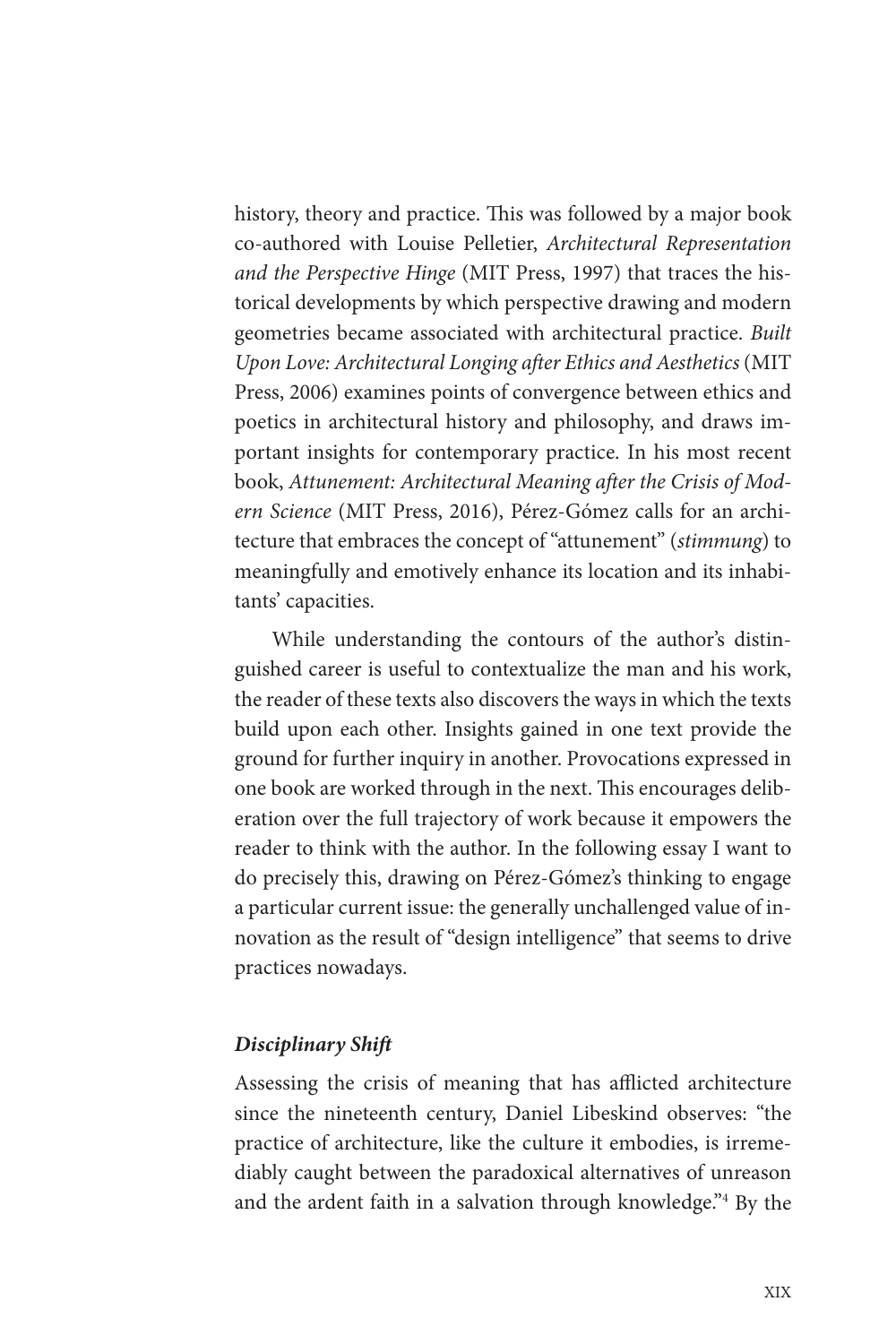late 1970s and 80s, others in the field were less optimistic. "The events of 1945, the full comprehension of the meaning of the Holocaust and atomic destruction," Peter Eisenman says, "have changed the bases on which life can be lived. For man faced with a choice between imminent or eventual mass death, heroism [...] is untenable [...] and the continuous 'narrative' of the progress of Western civilization has been broken."<sup>5</sup> In this conflicted though productive period, old certitudes were called into question, including the narratives of universal reason and progress.<sup>6</sup> In these changes, David Harvey sees "a deep skepticism as to any particular prescriptions as to how the eternal and immutable should be conceived of, represented or expressed."7

An example of this scepticism underlies Charles Jencks's best-selling book, *The Language of Post-Modern Architecture* (1977). In synthesizing what he perceives as the emerging aesthetic characteristics of Post-Modern architecture, he notes many of its proponents have relinquished certain ideals. "Like its progenitor," Jencks says, "the movement is committed to engaging current issues, to changing the present, but unlike the avant-garde it does away with the notion of continual innovation or incessant revolution."8

For a number of architects and designers educated in this milieu, postmodern thinking's scepticism became increasingly troubling. This subsequent generation sought to recuperate aspects of modernity. With this recuperation, innovation was thrust into the foreground to counter the perceived malaise of the preceding decades. While these efforts might be valuable in specific applications, they can become pathological when innovation is mistaken as an end in itself. Evgeny Morozov has levelled insightful criticism against Silicon Valley's obsession with this thinking.9 Within architecture, the recent shift towards post-critical practices has created its own version of this pathology. This dilemma has consequences for designers that need to be discussed from a position other than complicit reverence.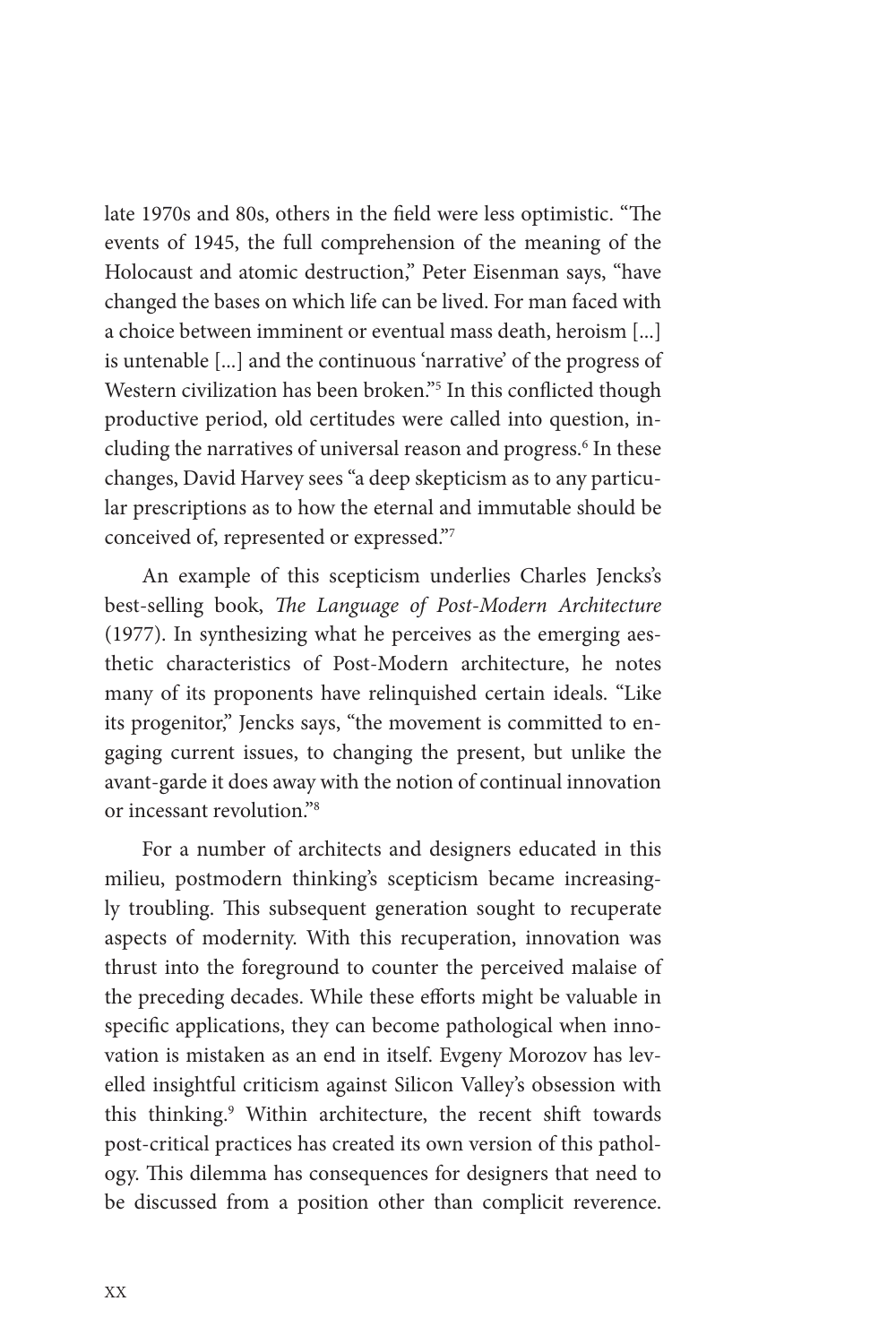Pérez-Gómez's work argues for a richer approach. We cannot simply accept reductive forms of practice that blindly promote innovation. We are invited to shift focus from "foreground intelligence," with its emphasis on technical novelty, to a hermeneutic position that draws on a less articulate background to innovate appropriately.

Following the turn of the millennium, the dominant architectural conversation has shifted away from what Anthony Vidler describes as an "Age of Discourse." Critics maintain that this shift mirrored social changes. In "the knowledge society," Michael Speaks argues, architecture is no longer propelled by "grand ideas or theories realized in visionary form."10 As an early critic of Euro-American discourse, he and others point to the troubles of the critical project, which draws from the work of Karl Marx, Manfredo Tafuri, Jacques Derrida, Theodor Adorno, and various others. Specifically, he criticizes ineffectual approaches that have sought the "resistance" and "negation" of consumer society and metaphysical or political hegemony. "There is in the deepest motivations of architecture," Rem Koolhaas similarly observes, "something that cannot be critical."11 In some respects, Speaks's insights are correct. However, he overreaches by quickly moving past K. Michael Hays' notion of "criticality," to question theory as a whole.12 "Theory was interesting," he says, "but now we have work."13

In his discussion of academically inclined practitioners of the past forty years, such as Eisenman and Diller+Scofidio, Speaks asserts that too much has been said and too little done. In his opinion, a theoretical orientation should be supplanted by the demand that architecture "just works!" to misappropriate a quote by Steve Jobs, the patron saint of innovation. This is supported by the claim that "use-value" is more important than "truth content."14 He stresses that one must consciously build upon the teachings of our age. Architects should reshape their practices to innovate because global society demands nothing less. While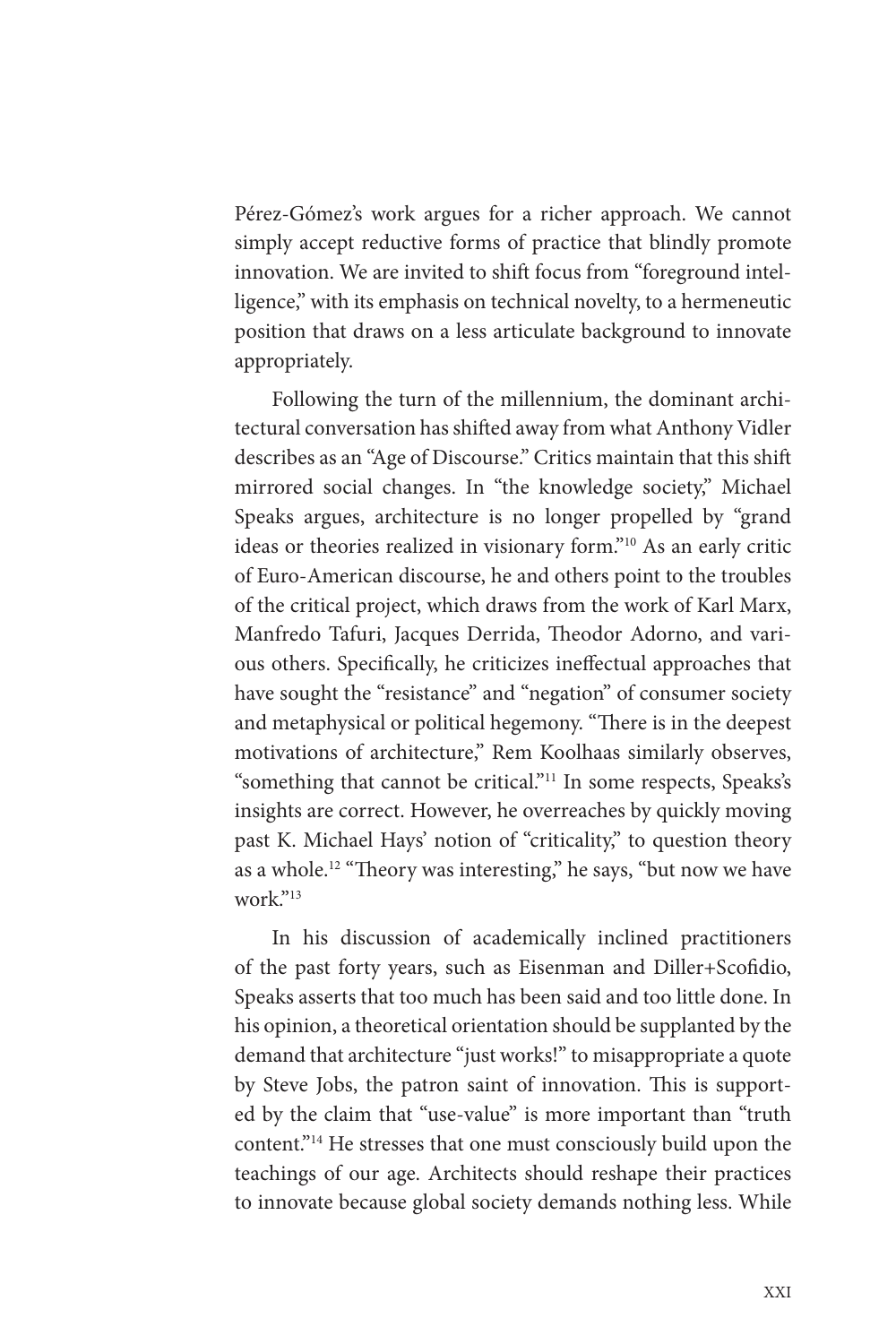this view might help some academics and practitioners frame their practices outside of "criticality" and undo the postmodern renouncement of innovation, it is still problematic. Speaks's newfound pragmatism reeks of rupture talk and all of its attending troubles, but his central error is his devotion to an end that is only a means, neglecting the background for the sake of the foreground, as he frames practices that are "after theory."

#### *Design Intelligence*

"Design intelligence" was coined by Speaks to characterize a diverse group of practices from Asymptote to George Yu and Neil Denari. It appeared, he says, in the 1990s but was "inaugurated" by the events of September 11, 2001. From his perspective, the multitude of knowledge generated during the design process is valuable to the business of architecture, but this knowledge is frequently overlooked in favour of the design. Contrasting these practices with the previously-referenced academic architectural vanguard, he promotes a less object-focused practice.15 The "dislocative" possibilities of formal novelty, central to the earlier architects, are framed as a retreat from productive relevance. Design intelligence, which he advocates instead, offers an important area for design research without rejecting the reality of current technologies and economy.

Design intelligence, he explains, is manifested through versioning or scenario planning that creates a set of "possible solutions."16 These options are sought primarily through "prototyping." Architects work rapidly with prototypes to physically test design solutions. This discourages the practice of first critically assessing an existing situation and then acting to propose a design response. Instead, action and thinking purportedly happen in unison. Speaks describes this as "thinking-as-doing." Yet, as we learn through Pérez-Gómez's writings, this "prototyping" should not be confused with "making" in the sense of Giambattista Vico,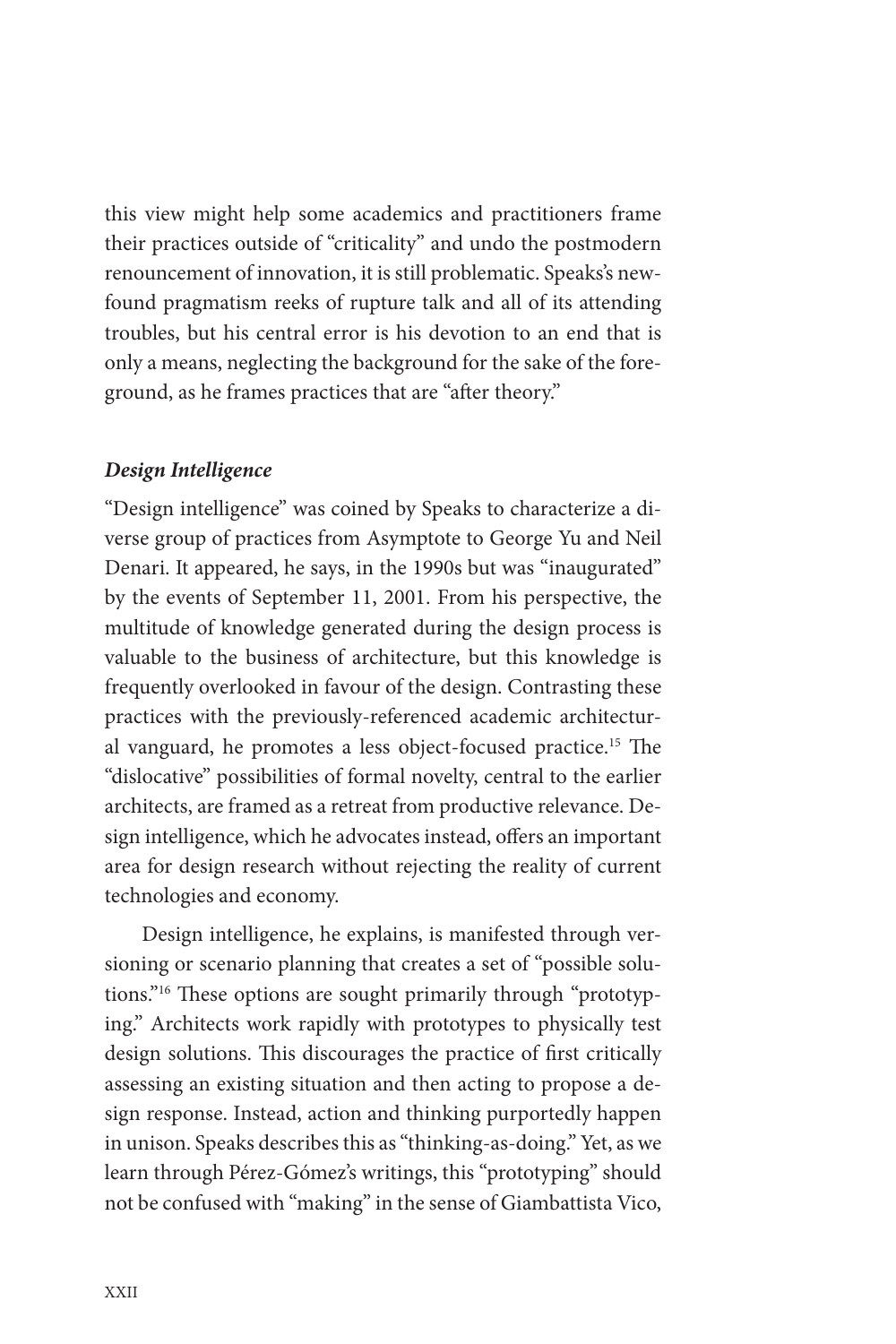for whom human truth is more knowable because it is made. For Vico, making is anti-Cartesian and not simply technical because one needs to understand the historical background from which practices arise. Speaks's "thinking-as-doing" codifies a single type of studio-based production and brands its feedback and output as intelligence. By promoting instrumental production, Speaks has little concern for an individual craftsman, as his focus is the market viability of this knowledge. In contrast, Vico is after a reflective model for an individual's self-understanding because it provides a "practical wisdom" so a maker is able to act prudently in a host of settings.<sup>17</sup>

Speaks has little concern for prudence. Design intelligence, he argues, is limited only by technical exigencies. Practitioners in this vein hold "no philosophic or professional truth, making use of no specialized theory, these practices are open to the influences of "chatter" and are by disposition willing to learn."18 Pursuing, controlling, and applying intelligence are what matters. The architect sacrifices ideology for the sake of realpolitik and solution-focused instrumentality. Adhering to philosophical values can create situations in which one might have to compromise their stance for the sake of commercial action. Instead of taking a stance that might (and often does) create conflicting situations, the architect embraces openness and accepts information without questioning it in order to face rapidly changing "real world" circumstances.

By claiming a monopoly on the "real," Speaks marginalizes criticism while framing design practice as a chiefly neutral process. This monopoly and its attending neutrality conceal the ideological nature of the architect's efforts. If one has "real world" demands, then nothing else matters. But to meet project requirements or even market demands, one has to recognize the complexity of the present situation, what came before, and how to act or "project" by employing design intelligence. The complexity of these actions suggests a point of view and a range of ideologically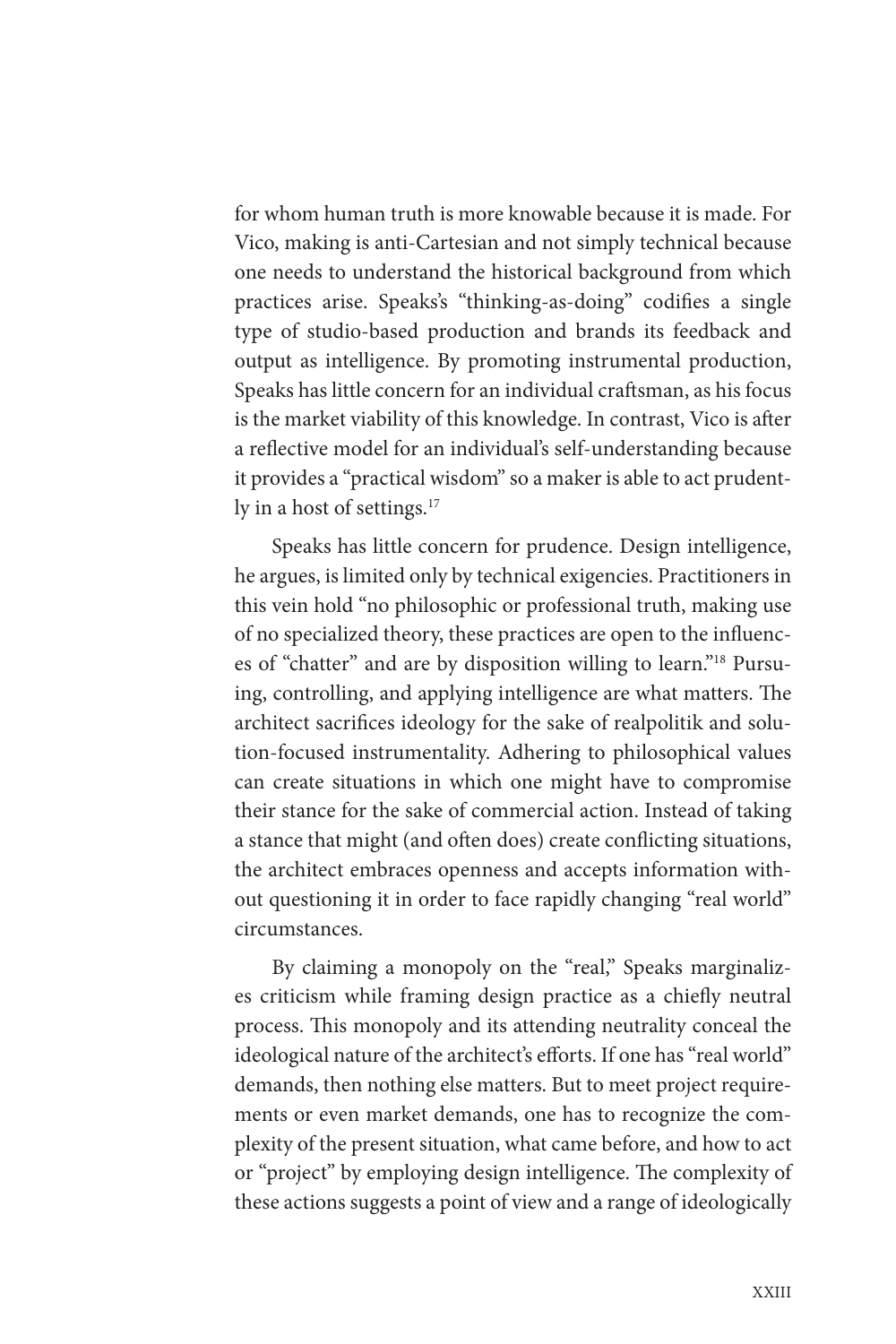motivated evaluations, including a host of pre-judgements that are inherently tacit. Even the seemingly obvious and self-evidently true belief that an architect's intelligence is valuable and can contribute to society stems from a brand of ideology. Ideology, understood through Pérez-Gómez's philosophical orientation, is not construed as false consciousness but as what constitutes one's intentions and actions, emerging from the nature of human thinking and action itself. This constitution, which is both explicit and implicit, allows the architect to make sense of his practices and acts. As Hubert Dreyfus notes, following Heidegger, all human action is rooted in a background setting, much of which is pre-reflective.<sup>19</sup> If we fail to recognize this background, as design intelligence does, can we be sure we are not excluding outlying or exceptional intelligence?

#### *Chatter and Information*

Even practices open to what Speaks calls "chatter" run the risk of excluding meaningful information. The term chatter describes contemporary reality as it is intertwined with digital information. Chatter might be "published on the web, found in popular culture, gleaned from other professions and design disciplines."20 The term, according to Speaks, tries to account for the ability to process massive collections of information, analyze it instantly, and draw sometimes-surprising outcomes from the results. The diverse information and range of opinions accessed by our encounters with chatter potentially escalates our contact with alternatives. Information, as Cass Sunstein observes, might open a person to "a range of chance encounters, involving shared experiences with diverse others, and also exposure to materials and topics that they did not seek out in advance."21 But exposure is countered by the capacity to filter information based on one's tacit background, one's preferences, or one's use of control methods in a pre-determined or unknowing way. The divided consumption of news in the United States is a case in point.<sup>22</sup> When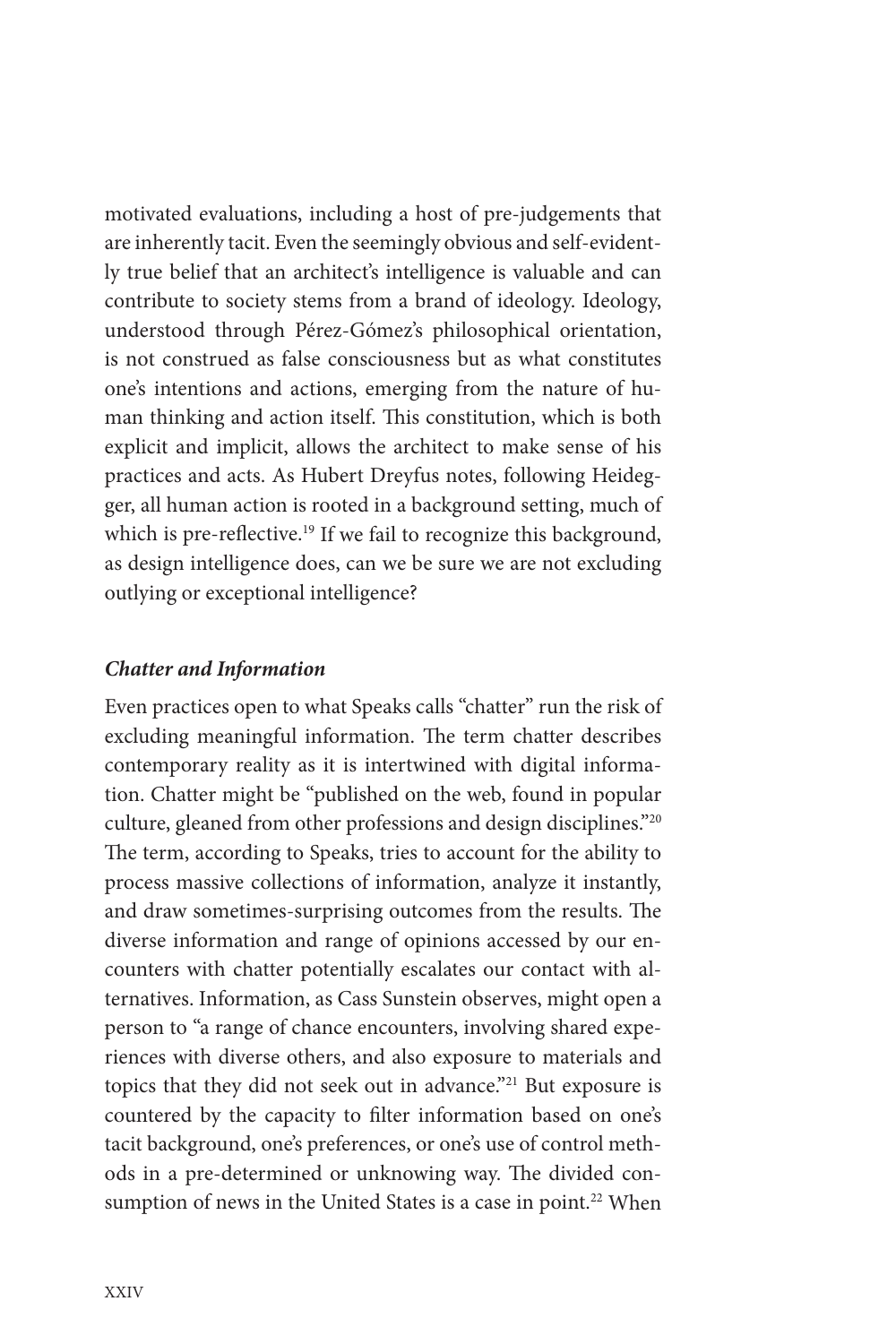conducting an architectural analysis of a site, one might be able to diagram the demographics and spatial conditions of an under-privileged neighbourhood, yet still know nothing about its people, their history, the qualities of their architecture, or their stories. In other words, one might unconsciously select information that appears in the foreground of chatter while overlooking the less-quantifiable values that constitute the background. Chatter can offer surprises, but it can equally exclude, obscure or reinforce what one already knows.

From Speaks's various writings one can surmise that information dredged up from this chatter can inform our design analysis, influencing what constitutes the boundaries of inventory, who participates, types of practices, ideas, visualizations, feedback loops, and design innovation. But these acts of information-gathering are not neutral actions. Even simple information extracted from chatter is beholden to a specific orientation. No matter how consciously reflective, one's ideological position is a manifestation of our tendencies towards apophenia in any of the above settings. Our present position includes a range of issues, including our sedimented past, future expectations, and the fact that we "are" our bodies.23 Ideological biases are part of being human. They inevitably shape the patterns we discover. This is not always an a priori problem. To unpack this dilemma, the two congruent philosophical positions that underscore Pérez-Gómez's writings, phenomenology and hermeneutics, are most helpful. In fact, phenomenology teaches that consciousness is itself intentional. Any practice, whether entirely open ended or scientifically inclined, is beset by prejudices.<sup>24</sup> These are not necessarily heinous, but are pre-reflective judgments which open us to experiences. Even a seemingly banal act like collecting information for an architectural inventory of a building site assumes there is something to be found, studied and perhaps represented in communicable forms. These pre-judgments help make sense of one's design practice, but they also shape its orientation.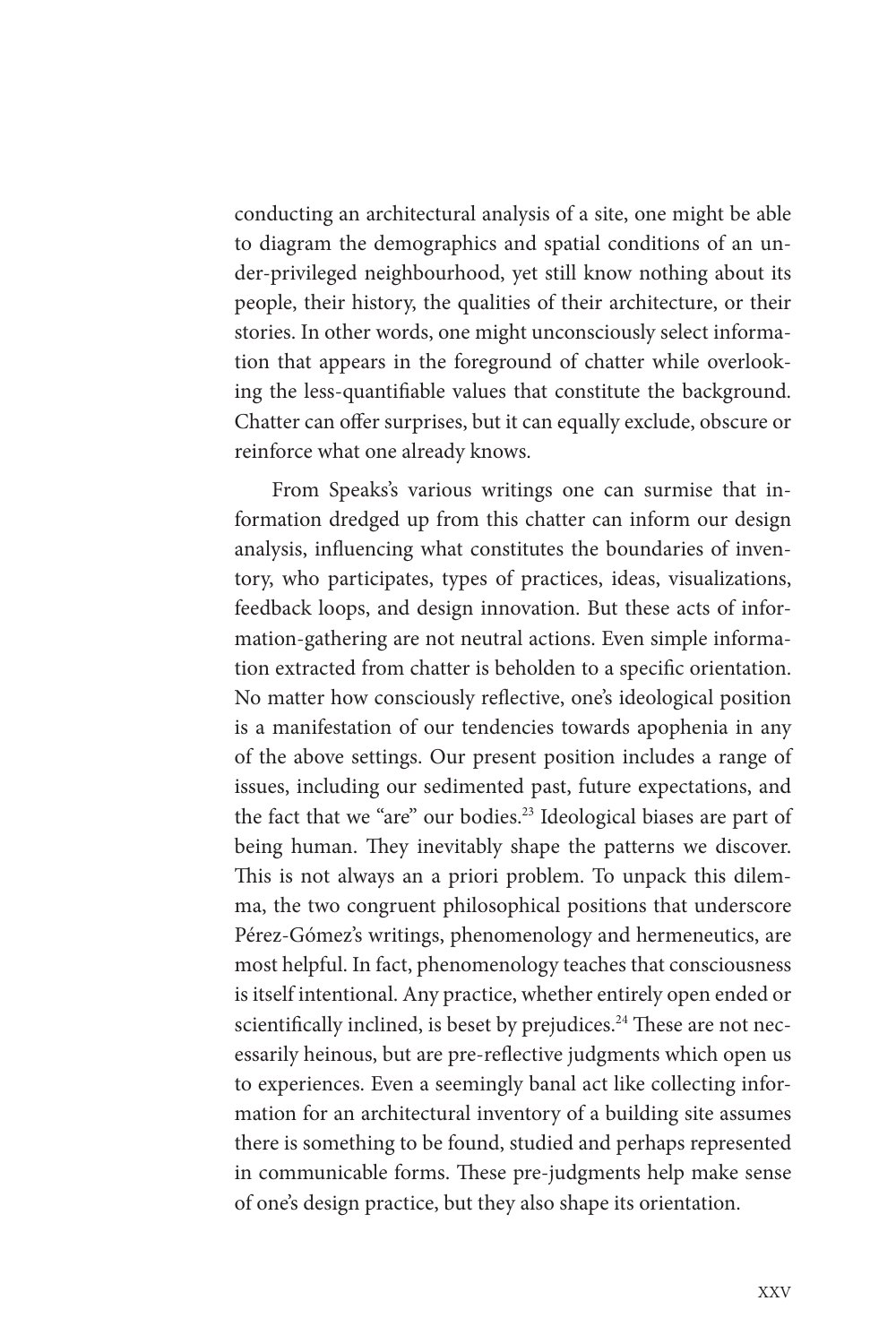In the Euro-American context, information drawn from chatter can become a veil of legitimacy by simple association with the unquestionable authority granted to the techno-sciences. Information, though fabricated, can be reified and exaggerated as fact. This further veils its orientation, as was made explicit, for example, by the multitude of American and British "intelligence" after 9/11 that buttressed the call to war. If information is reified, it can be excluded from the possibility of personal and political change. The way in which methods and metrics are deployed shape the evidence retrieved. Referencing CIA intelligence gathering, Speaks shows that information impacts practice, which makes practice more adaptable. Yet practices do not seem to impact information, which implies that information is placed beyond purposeful shaping. It becomes impervious to critique or, worse, seems "natural." Intervention can be dismissed as interference with information's natural order. Attempting to manage or reconfigure it becomes a hopeless enterprise. We simply must listen and obey.

#### *Innovation of Design Intelligence*

While theoretical discourse can be criticized as intellectual posturing, in certain circles, including the Essex School, it was and still is understood as a way of orienting oneself and one's work.<sup>25</sup> Theory of architecture was interpretative, open to argumentation and never a static construction. Yet, Speaks frames it as a straw man: "Theory is not just irrelevant, but was and continues to be an impediment to the development of a culture of innovation in architecture."26

Furthermore, he distinguishes between "innovation" and "problem-solving." Whereas problem-solving reactively addresses an issue, innovation is a proactive approach. Innovative designers do not simply address an existing problem; they "add something unexpected, something not given in the brief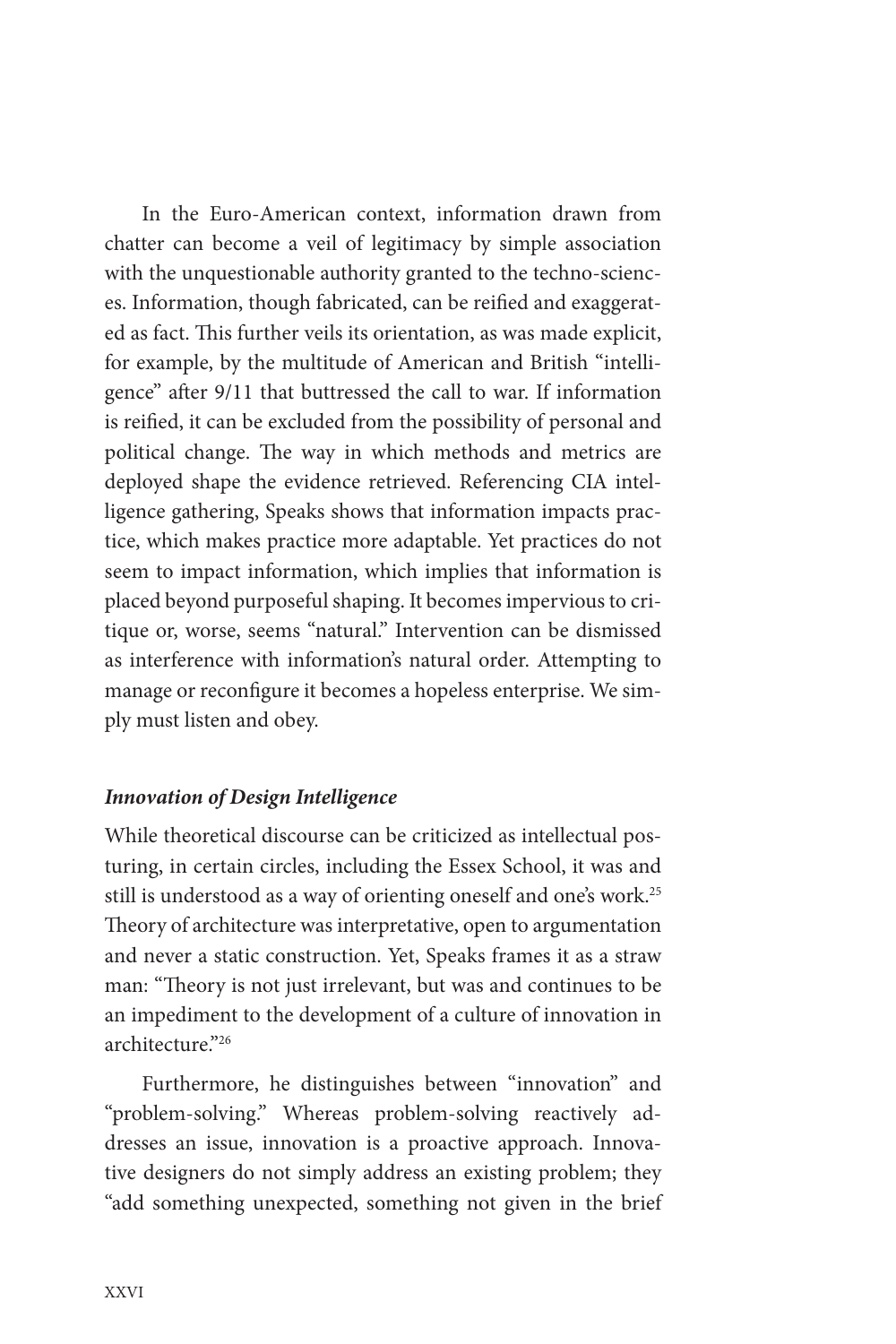or competition guidelines."27 An innovation is a "change that creates a new dimension of performance," which might lead an innovator beyond a present predicament to new products, services, and perhaps new businesses.28 It offers clients "alternative solutions" to their problems. This, Speaks claims, makes design intelligence "inherently innovative." In other words, innovation is framed as a nearly autonomous pursuit. It is valued outside of virtually any framework, except that it creates monetary value and "new potential for satisfaction."29 In this way, it papers over its solution-focused core while distracting us with grand claims, modernist refrains of technological progress and speculative promises of capitalist morality.

The way in which innovation happens is not as important as the ideology underlying the goal of innovation and its implications for architects. In fact, the ideological issues associated with innovation raise more questions than answers. Are innovative designers after the greatest social impact when designing projects, or do they aim to meet the client's demands, see their work published, be awarded funding, or to achieve fame? Does the urgency to innovate attenuate discussion of what constitutes our dilemmas? Does it promote practices that overlook the messy background, which has always beset architecture with uncertainty and contingency?30 Are we simply innovating for the sake of innovation?

Consider "the world's first eco-city" by William McDonough and Partners in Huangbaiyu, China. McDonough is best known for the 2002 book *Cradle to Cradle: Remaking the Way We Make Things*, co-written with Michael Braungart.31 This book puts forward a biomimetic account of innovation in which people should act like communal leaf-cutter ants and architecture is at its best when it patterns itself on a cherry tree. McDonough was given the chance to plant numerous works in Huangbaiyu as part of China's broader effort to urbanize 250 million rural residences. However, the innovative design of the eco-city of 400 houses for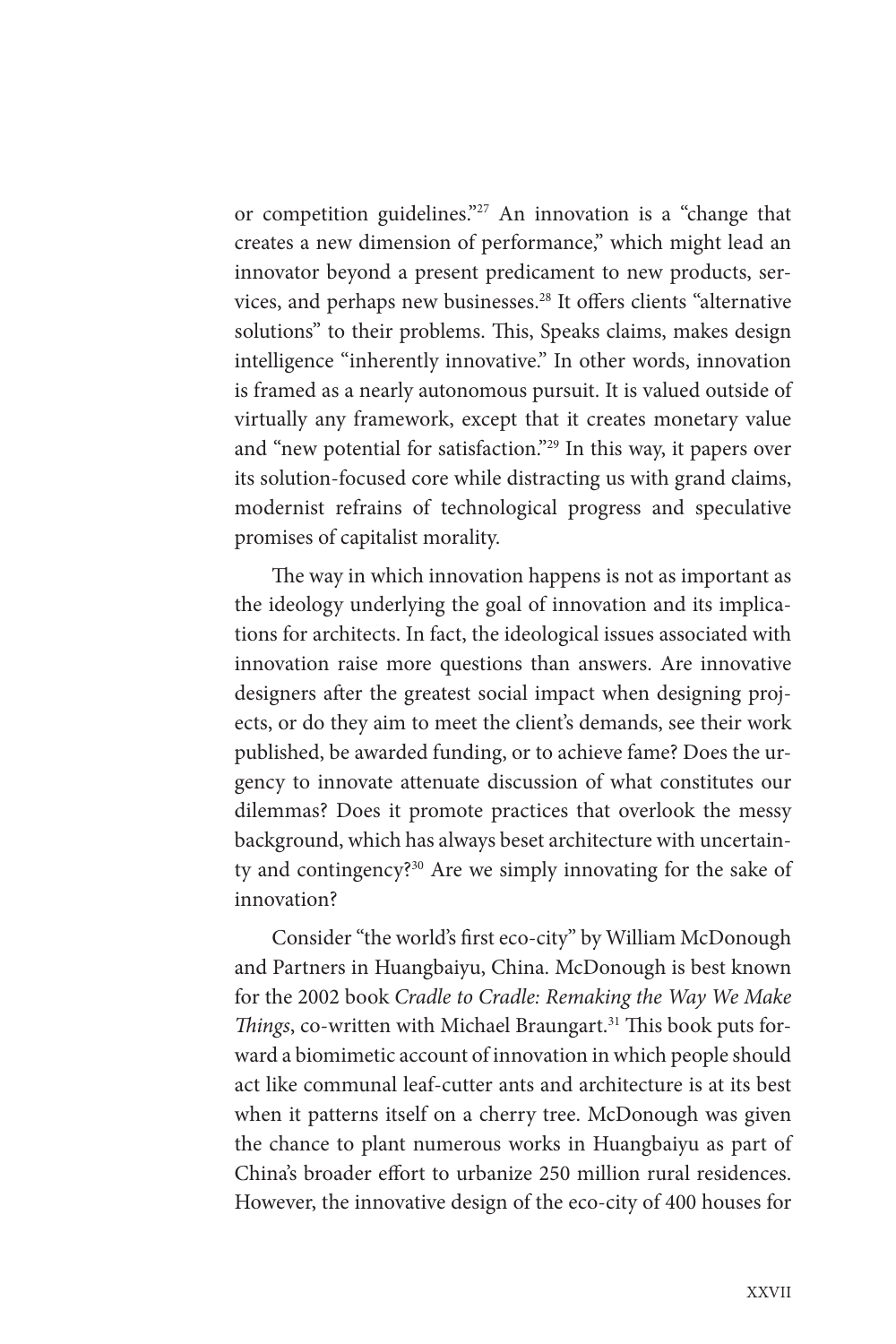1500 people did not account for the villagers' historically grounded social, cultural, and economic needs, and was therefore inappropriate. From plots of land that are too small to farm or tend livestock, to garages for people lacking the means to afford cars, its failures have been made plain.<sup>32</sup> In Huangbaiyu, the architect's innovative solutions created an untenable situation.

A site framed as rife for innovation might be a compromised site appropriated for alternate usages, given the characteristics of its setting and the site's inhabitants. This has been the case with graffiti. Typically, graffiti is seen as an irritant in the smooth operations of many cities due to its associations with urban blight and the cost of its removal. It has been suppressed with surveillance, defensible well-lit spaces, buildings networked to the authorities, and smart anti-graffiti materials. But these have not eliminated graffiti and likely never will. New paint, adhesives, and other forms of marking will be invented or co-opted by creative or marginalized peoples. This raises the questions of why and for whom one innovates. Any unmanageable environmental element might enable positive personal, cultural or economic developments for people in a particular situation. The rise of street art is an example. Not every kid with a spray can merits the esteem given to Banksy or Barry McGee, but this is beside the point. Certain neighbourhoods, such as Belleville, Paris and Shoreditch, London, have embraced graffiti to cultivate a social, cultural, and economic setting, instead of attempting to employ another graffiti-fighting technology to eliminate it.<sup>33</sup> These examples suggest that the desire to solve problems through material innovation can veil alternatives that acknowledge competing interests and the way in which citizens engage these interests in buildings and cities. To recognize when and where innovation should occur, must an architect account for more than design intelligence allows?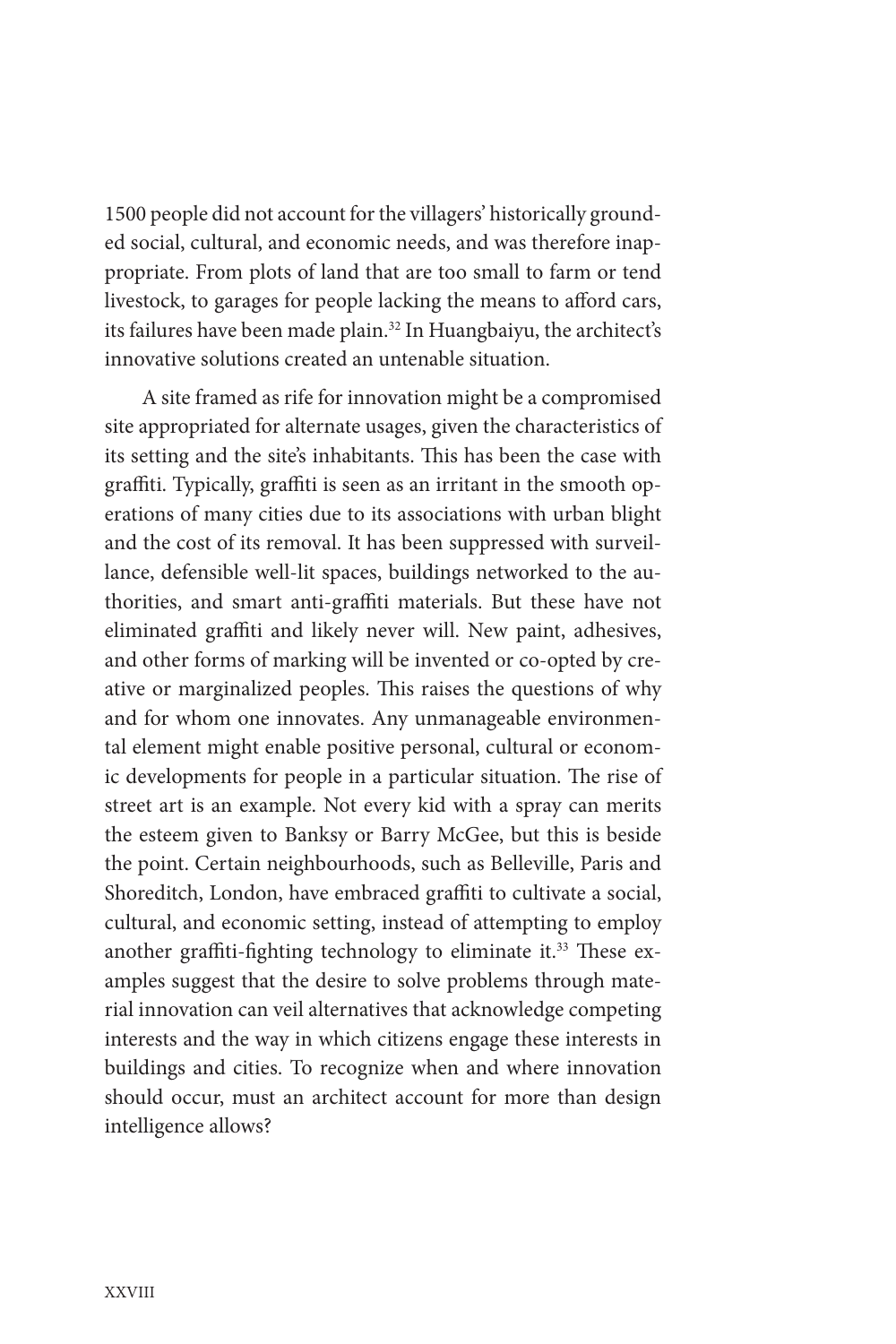#### *Innovation Built Upon Love*

Many people assume our crises are so overwhelming that they constrain us yet force us to innovate. While this dire assessment of our global situation is likely true, it does not follow that an innovative practice must be reductive and ungrounded. An ethical praxis can be drawn from the nuanced and historical orientation found in Pérez-Gómez's *Built upon Love: Architectural Longing after Ethics and Aesthetics*. 34 Its emphasis on interpretation, phronetic knowledge, disclosive work, and a questioning process distinguish this orientation from design intelligence, and show Pérez-Gómez's stance is a more appropriate way to foster meaningful innovation today.

#### *Chatter | Interpretive Orientation*

"An agent free from all frameworks," Charles Taylor explains, "rather spells for us a person in the grip of an appalling identity crisis."35 Without orientation, one would be set adrift in the space of appearances. An architect would be unable to judge or make informed qualitative evaluations necessary for action. Design intelligence assumes that being set adrift (if it were possible) is positive because it empowers the architect to be informed by chatter. Yet what emerges from this ungrounded view is a stance that is blind to its own position. This blindness, while liberating in some ways, does not guarantee positive behavioural, socio-political or disciplinary change. It might in the end encumber all of these.

"Genuine innovation," as Pérez-Gómez suggests, "requires a wide-ranging hermeneutic of the discipline (a historical understanding of form, program, and intentionality) that provides the architect with an appropriate language to verbalize a position."36 This orientation goes beyond a flippant engagement with chatter. This necessitates, as Pérez-Gómez notes, "a broad cultural foundation to be able to generate an ethical response."37 Its framework grounds personal imagination, which is placed in dialogue with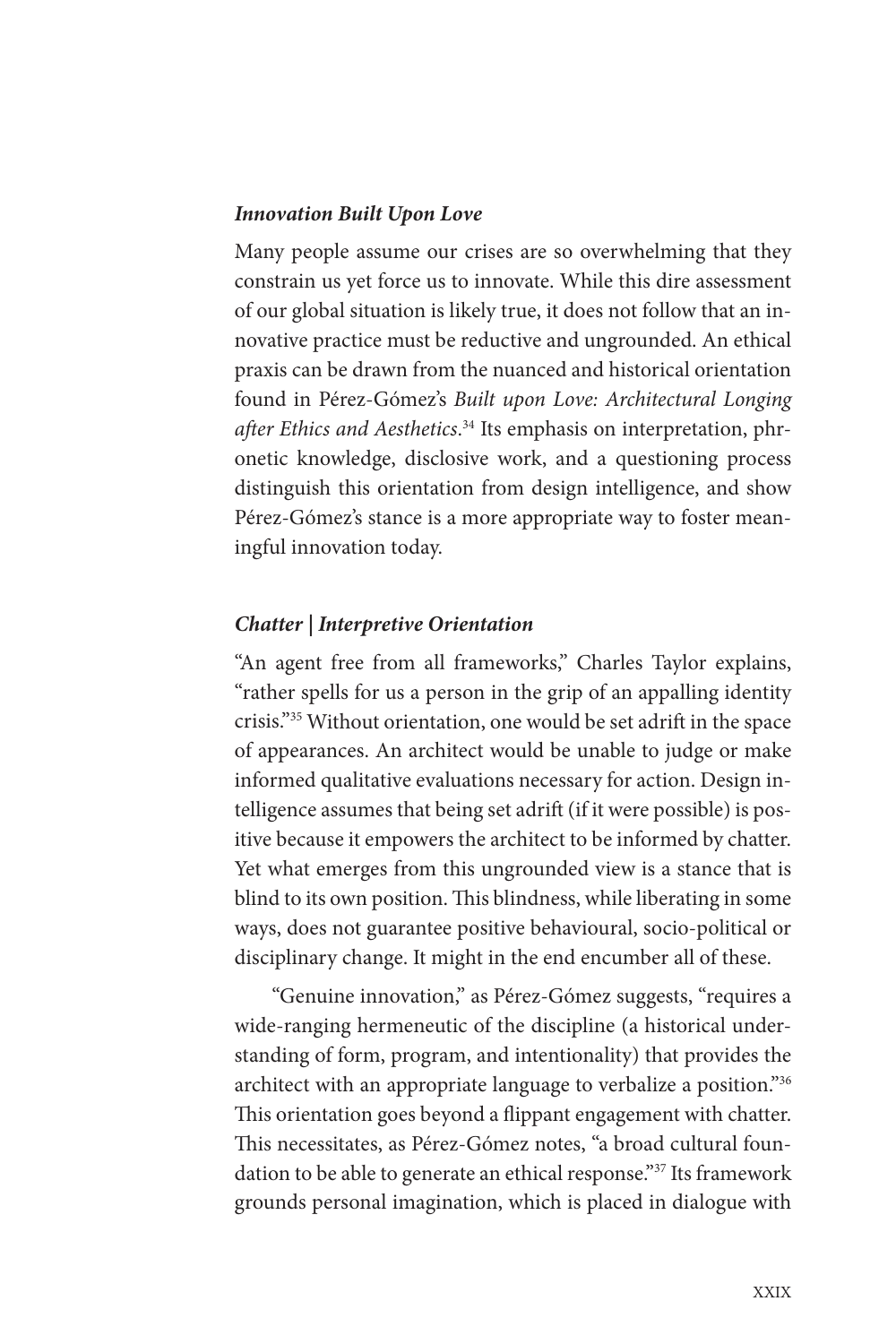the intentions of one's contemporaries, of different cultures, and of other historical epochs. Through dialogue involving interpretation, which is always courteous and critical, an architect can establish a better ground from which meaningful agency might spring.

#### *Design Intelligence | Phronetic Knowledge*

Architects should offer more than speculative promises and capitalist morality because "consumption and possession" are the "bastard aims of desire."38 Contrary to this view, Pérez-Gómez argues for practical philosophy: "Only work grounded in … practical philosophy is capable of contributing effectively to cultural communication, becoming authentic innovation rather than mere fashionable novelty."39

Practical philosophy is rooted in "phronetic knowledge," which comes from the Greek word *phronēsis,* meaning practical wisdom of the proper ends of life. Phronetic knowledge is cultivated "through a profound comprehension of history and culture."40 It is embodied and transmitted by specific stories, such as Leon Battista Alberti's *Momus* or Colonna's *Hypnerotomachia Poliphili*. This knowledge comes from the bottom up and is based on understanding normative conditions, including the values, habits, and background from which information and practices emerge. Phronetic knowledge is not dogmatic nor does it dictate to practice. Rather, it evokes sound judgment, learns from reflection, and seeks out what is meaningful. This knowledge addresses what is right to do in a given situation, as well as what it means to be good. Instead of foregrounding the instrumental concern of how an architect might innovate, it emphasizes the ethical considerations of why an architect should innovate and what innovation means for action.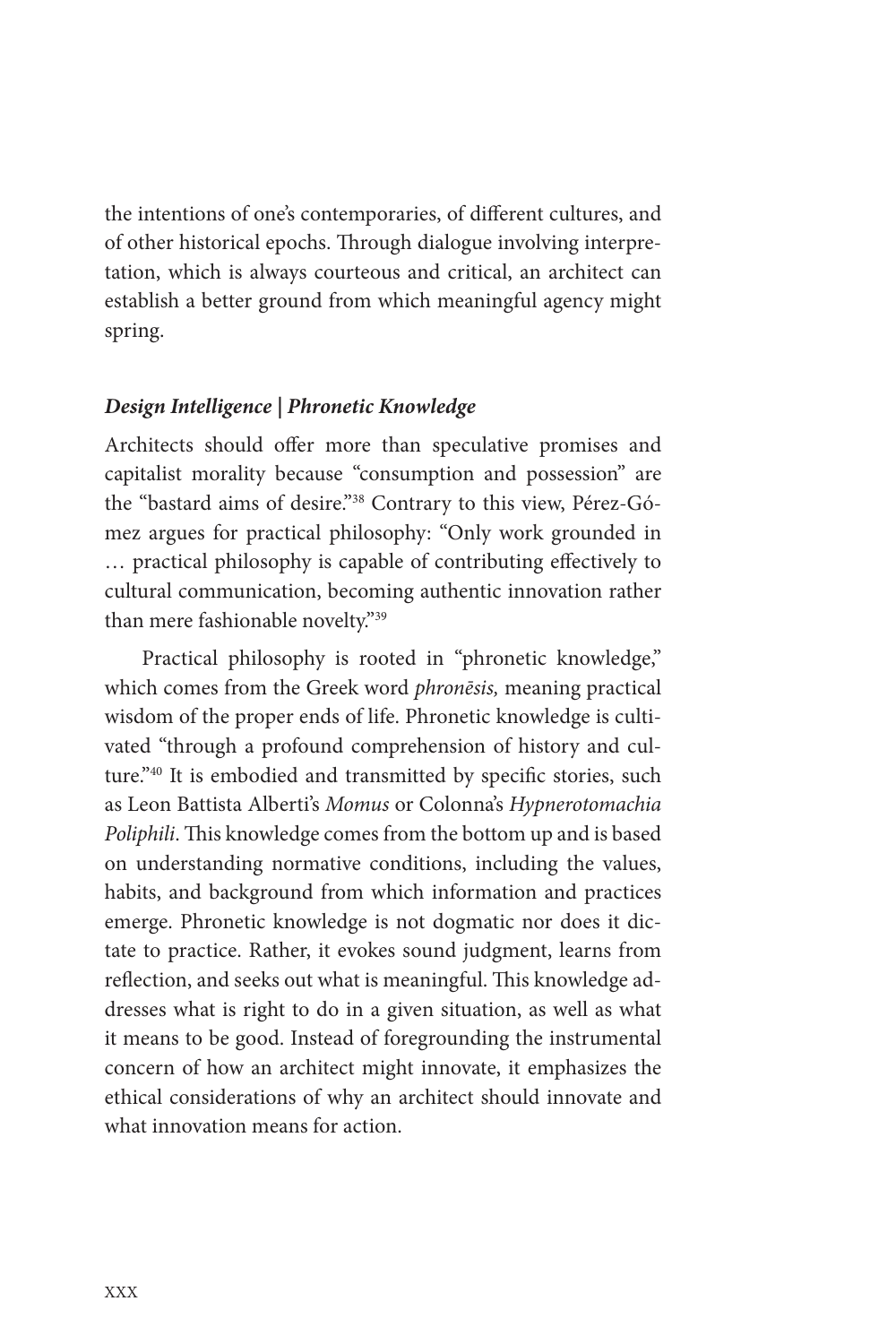#### *Innovation | Meaningful Innovation*

Innovation, contrary to Speaks's suggestion, is not an end in itself. To avoid this shortcoming, Antoine Picon argues, "architectural innovation" must "make sense;" therefore it should be attentive to meaning.41 Recently, meaning has been devalued by pointing to its contingency upon subjective experience. But according to Pérez-Gómez, "meaning" should not be construed as a sign or intellectual construction. It is "more than merely information; it is knowledge of the world and its sensuous materiality understood by the body: a carnal, fully sexual, and therefore opaque experience of truth."42 It appears during a work's reception. Meaning is "both the experience of something new, even destabilizing, while also recognizing the experience as familiar."43 True innovation is described similarly to meaning as "a work that appears new and unexpected, yet familiar  $-$  a work that lasts." $44$ It is not simply disruptive for economic gain. Thus innovation is genuine when it is meaningful.

Creating meaningful innovation is similar to love. "Love and, by analogy, creation," Pérez-Gómez argues, "have their origins in the deeply felt experience of beauty itself, sometimes destabilizing and never in line with the principles of logic."45 It is not tied to any given aesthetic, rationalized practice or code of conduct. No matter how forcefully one attempts to systematize genuine innovation for the sake of professional interests, it will not fit comfortably within normative design models, methods, or production. This should not be lamented but celebrated.

When meaningful innovation in architecture appears in the space of lived experience, it speaks to one's most profound sense of existence. One may think of the work of Antoni Gaudi's Casa Batlló, John Hejduk's masques, Frederick Kiesler's endless architecture, or Maya Lin's Vietnam Veterans Memorial. These examples constitute "an architecture that might be both beautiful and just, responsive to cultural contexts and genuinely creative, [therefore] the architect must recognize his medium is the space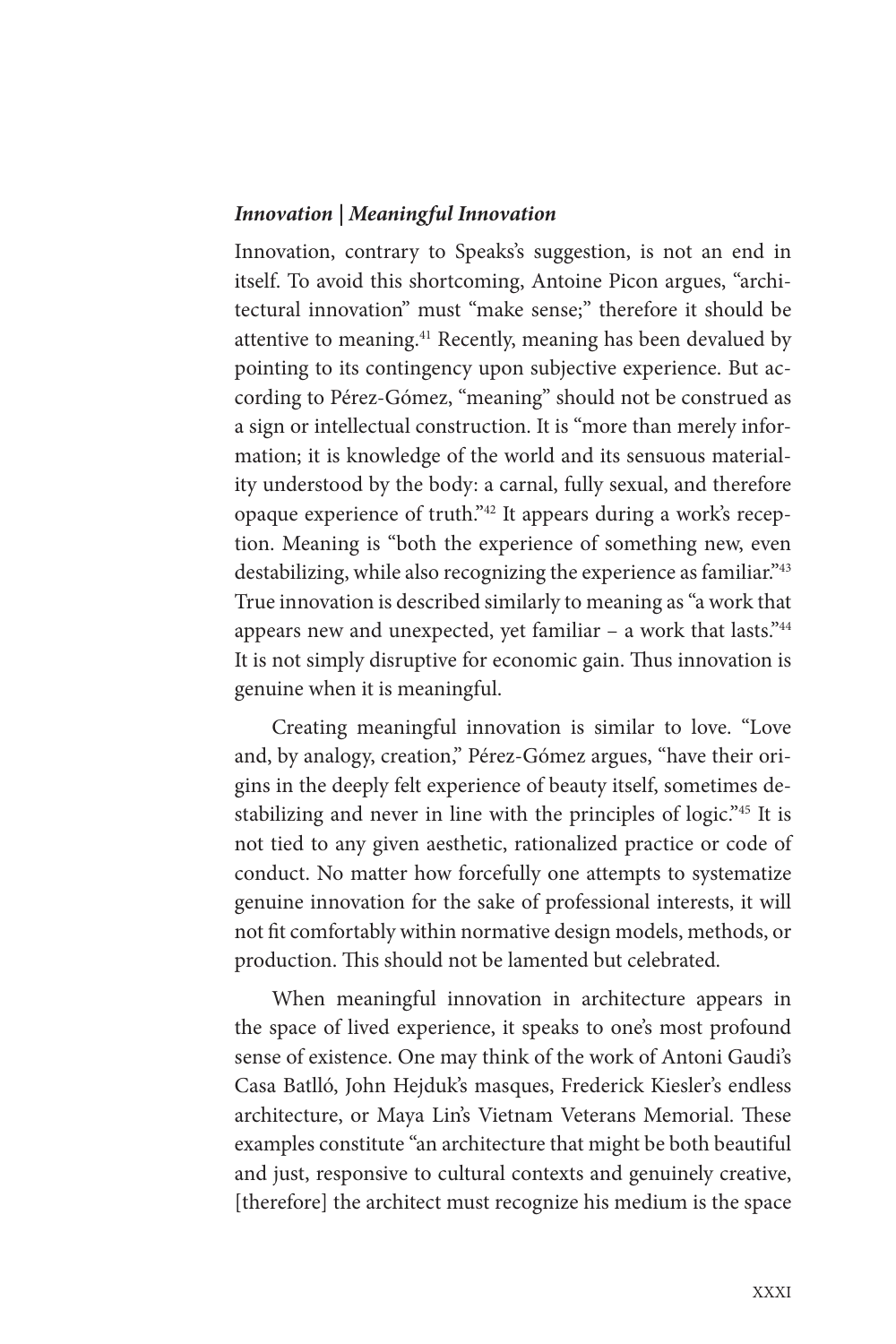of desire. Thus architecture can inspire emotion and induce pathos, being both compassionate and erotic."46

#### *Aesthetic | Disclosive Work*

Genuine innovation that reconciles poetics and ethics, it should be noted, cannot be reduced to aesthetic work.<sup>47</sup> As Vesely argues, there is a potential "inability to see that an uncritical faith in symbolism, historical reference, meaning and so on could be, and very often is, only a disguised form of technical rationality."48 What differentiates a true and false alternative can be summarized in the distinction between an aesthetic work and disclosive work. The former, conceived as analogous to instrumental reason during the Enlightenment, is an absorbing visible appearance that is framed and "essentially dislocated" from its context.<sup>49</sup> This can engender emotion but it is limited in its capacity. Unlike an aesthetic object that gains its import from this distance, a disclosive work opens an ontological "world." Drawing on Heidegger's *aletheia* (*ἀλήθεια*), which has been translated as "unconcealedness," a disclosive work is rooted in the background from which it draws its transformative capacities as it unfolds in the world.<sup>50</sup>

From Mary McLeod's perspective, even the disclosive work lacks the capacity to substantially alter political praxis.<sup>51</sup> She might be correct when considering the work as a "politics of problem-solving," but as Nicholas Smith explains, world-disclosure develops through a process of "rendering articulate."<sup>52</sup> When a world is unconcealed, insights are made visible. These insights provide orientation, human understanding, and can help others re-interpret their situation anew. A truly innovative work has the capacity to reveal and even transcend its conditions in a singular fashion. This architecture, as Pérez-Gómez suggests, "lovingly provides a sense of order resonant with our dreams."53 It might even change one's life.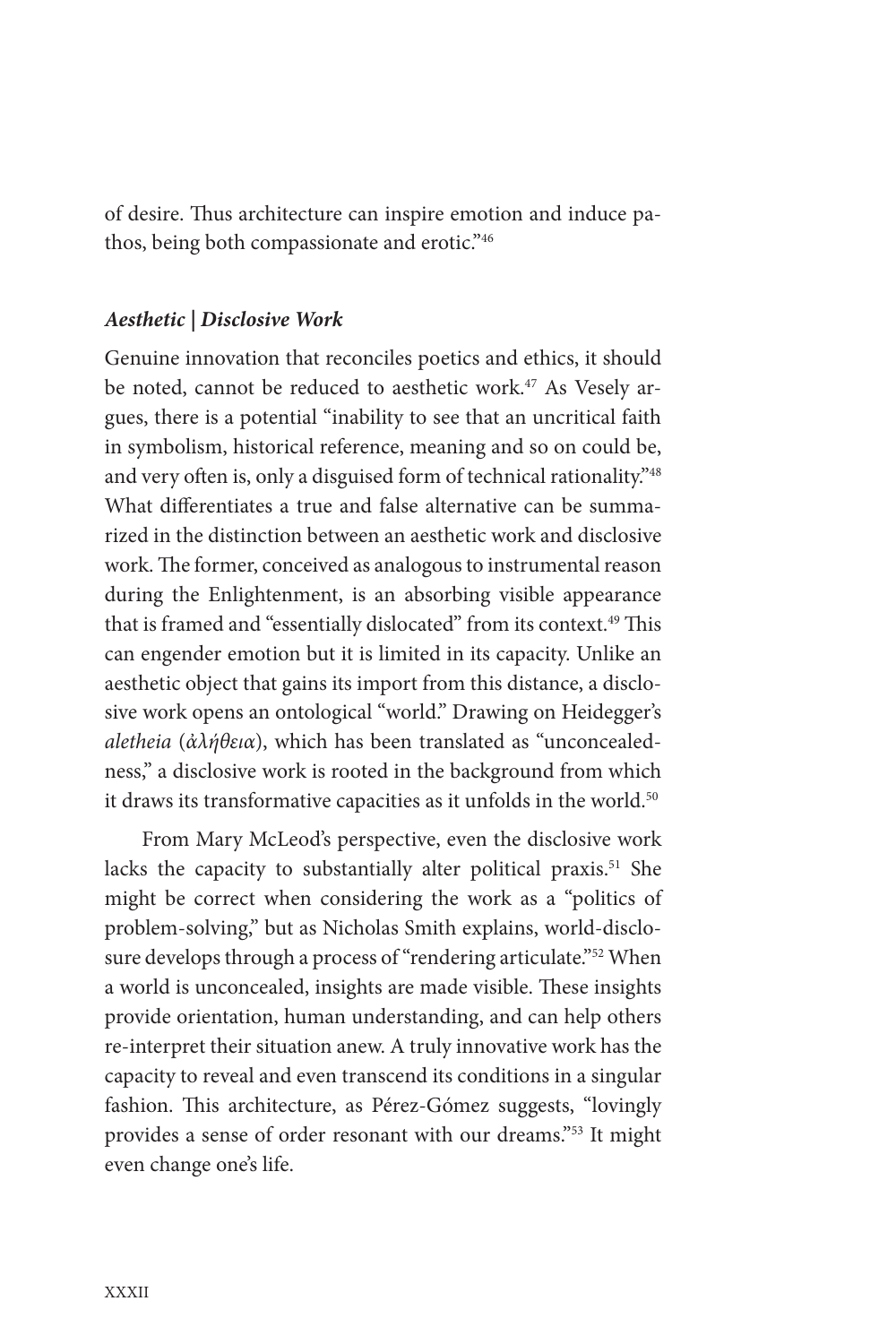#### *Problem Solving | Asking Questions*

An obsessive focus on problem solving, whether it adds something new to design work or not, is like being equipped with a hammer; it's only a matter of time before one contrives nails of all sorts. Instead of eagerly "projecting," architects should ask themselves "just what sort of world they are projecting…"54 In short, when facing a world in crisis, there is more to doing good work than enthusiastically "making a difference." It is not only important to "reason out the need for the need," but to demand a more enduring commitment.<sup>55</sup>

My criticism of design intelligence should not be misconstrued as opposition to a newfound faith in architectural knowledge, a broader conception of practice, or as an avoidance of problems in our crisis-ridden world. Nor am I promoting a retreat into criticality or post-modern conservatism. "Design," as Pérez-Gómez argues, "is neither problem solving nor mere formal innovation."56 Instead of these false alternatives, it is important that the architect seeks questions worthy of consideration. Many of these questions are older than we think. Their roots extend into the past, which demands that they be unearthed, traced, and regenerated. These reformulated questions, Pérez-Gómez maintains, "have contributed imaginative, poetic responses to our universal call for dwelling – answers from which we can learn and develop an ability to act here and now."57 This is the untimely potential of history and the practical wisdom it informs.

Rather than a means without an end, inquiry from a grounded position is an attempt to respond to the true complexity of our situation. This includes human limits and cultural differences, where the paths to change can be slow, full of ideological traps, and are always tied to a rich background against which our practice and work makes sense. These differences are crucial, lest we eliminate precisely those issues which make possible an architecture built upon love.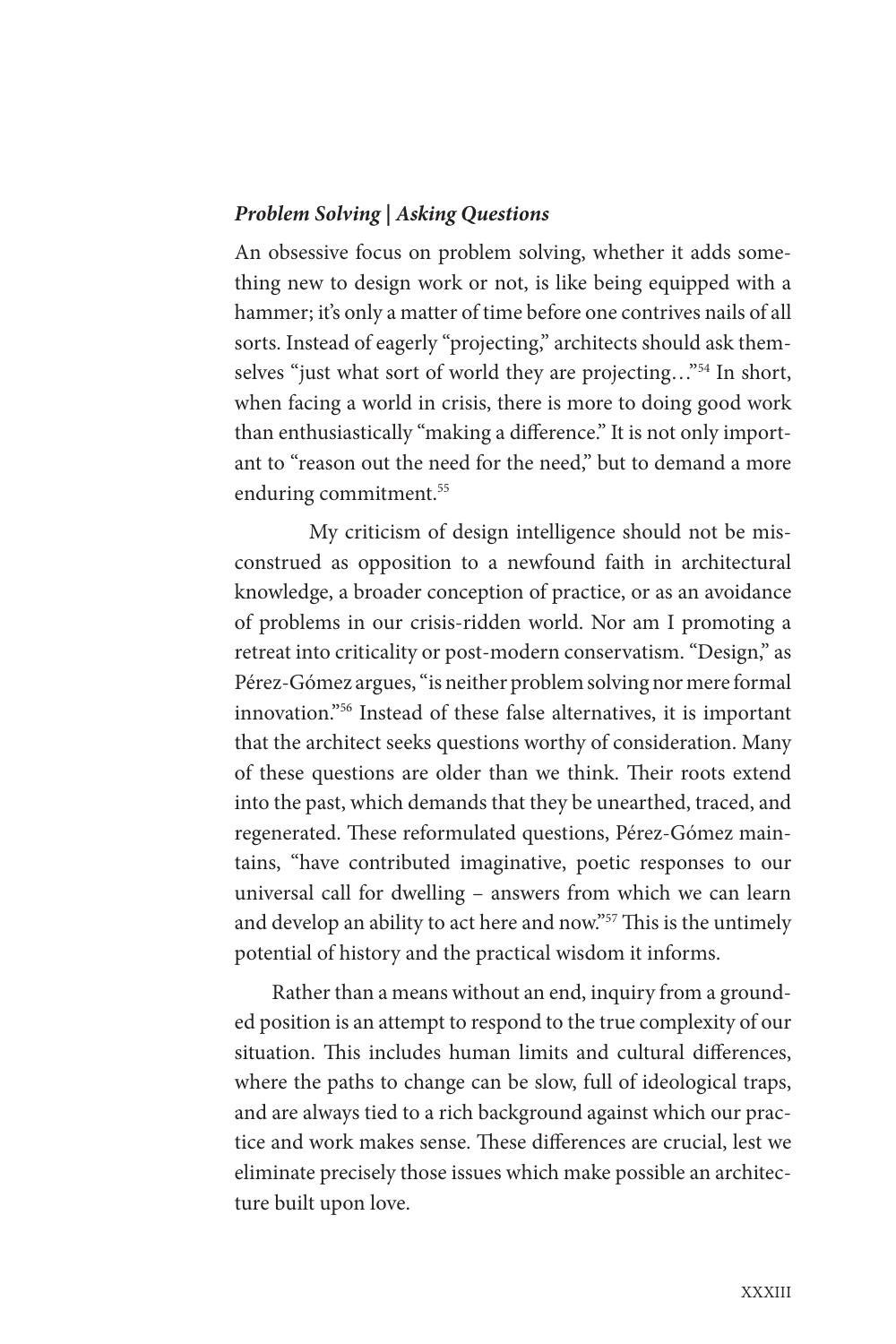This task should not be taken for granted, as these two volumes of essays by Alberto Pérez-Gómez show us. There is work to be done. In their call to action, these texts encourage present and future generations of readers to expand the range of works we examine, deepen our shared knowledge, work through our increasingly technological environments, invest in others, and find alternative ways to promote ethical and poetic practices. It is in these enduring actions, as Heidegger suggests, that "what is untimely will have its own times," yet again....<sup>58</sup>

> Dr. Peter Olshavsky University of Nebraska

#### **NOTES**

- 1. "Untimely," *Merriam-Webster's Collegiate Dictionary*, 11th ed. (Springfield, MA: Merriam-Webster, 2003).
- 2. Martin Heidegger, *The Fundamental Questions of Metaphysics*, trans. Ralph Manheim (New Haven: Yale University Press, 1959), 8.
- 3. Gilles Deleuze, *Two Regimes of Madness: Texts and Interviews 1975- 1995*, ed. David Lapoujade (Los Angeles: Semiotext(e), 2006), 241.
- 4. Daniel Libeskind, "'Deus ex Machina'/ 'Machina ex Deo': Aldo Rossi's Theater of the World," *Oppositions* 21 (1980): 3.
- 5. Peter Eisenman, "The Houses of Memory: The Texts of Analogy," in Aldo Rossi, *Architecture of the City* (Cambridge: MIT Press, 1982), 5.
- 6. Mary McLeod, "Architecture and Politics in the Reagan Era: From Postmodernism to Deconstructivism." in *Assemblage* 8 (Feb. 1989): 24.
- 7. David Harvey, *The Condition of Postmodernity: An Enquiry into the Origins of Cultural Change* (Oxford: Blackwell Publishers, 1989), 116.
- 8. Charles Jencks, *The Language of Post-Modern Architecture* (New York: Rizzoli, 1978), 6.
- 9. Evgeny Morozov, *To Save Everything, Click Here: The Folly of Technological Solutionism* (New York: Public Affairs, 2013).
- 10. Michael Speaks, "Intelligence After Theory," *Perspecta* 38 (2006): 106.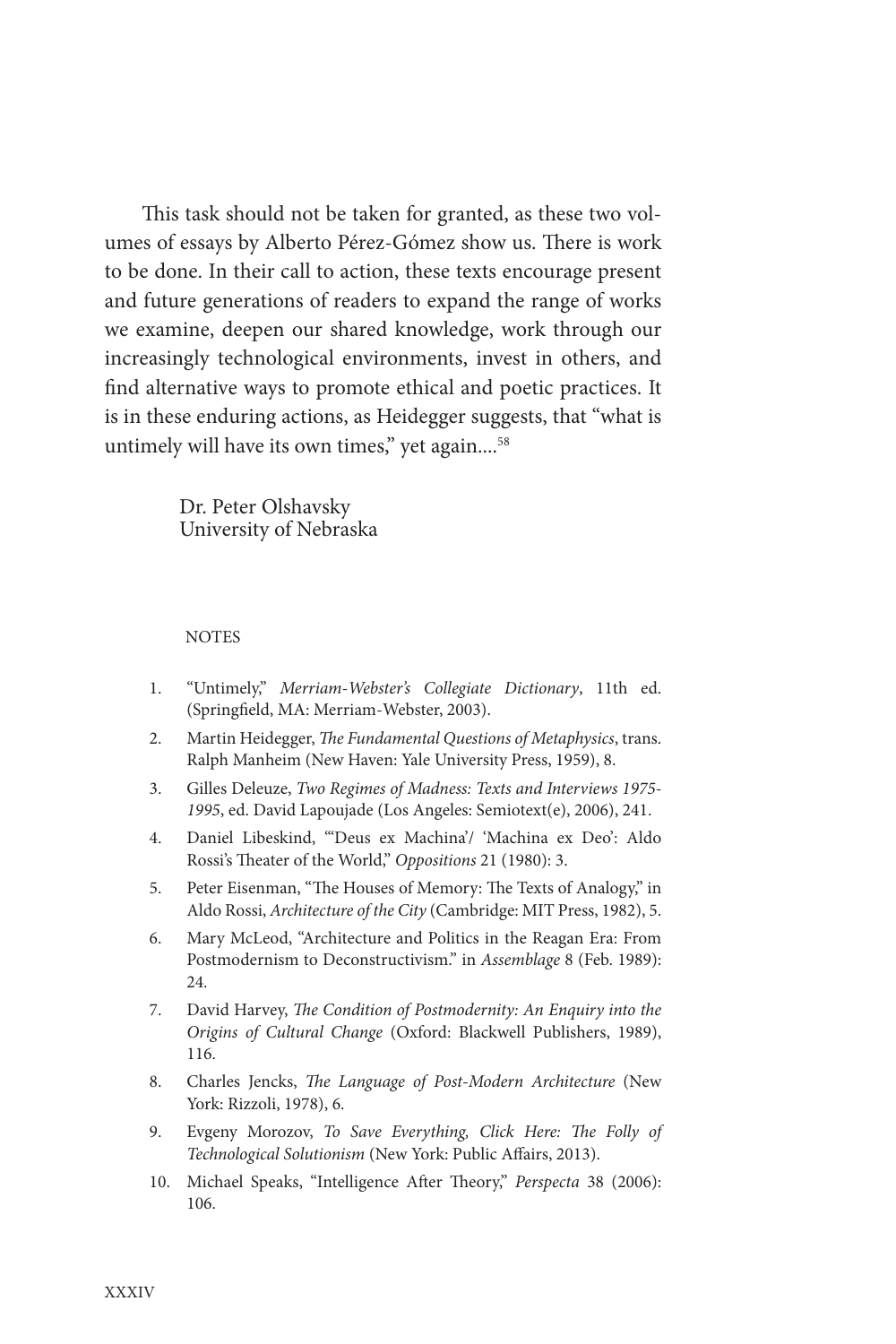- 11. Rem Koolhaas, quoted by Beth Kapusta, *Canadian Architect Magazine* 39 (August 1994): 10.
- 12. For an examination of the critical/post-critical debates see George Baird, "'Criticality' and Its Discontents," *Harvard Design Magazine* 21 (Fall 2004/ Winter 2005): 16–21; and Jane Rendell et al., eds., *Critical Architecture* (London and New York: Routledge, 2007).
- 13. Michael Speaks, "Theory Was Interesting … but Now We Have Work," *Architectural Research Quarterly* 6 no. 3, (December 2002): 209.
- 14. Michael Speaks, "Intelligence After Theory," 104.
- 15. Michael Speaks, "Design Intelligence. Part 2: George Yu Architects," *A+U* 388, no. 1 (January 2003): 150.
- 16. Michael Speaks, "Design Intelligence. Part 1: Introduction," *A+U* 387, no.12 (December 2002): 16.
- 17. Giambattista Vico, *On Humanistic Education: Six Inaugural Orations, 1699–1707*, ed. Gian Galeazzo Visconti, trans. Giorgio A. Pinton and Arthur W. Shippee, intro. Donald Phillip Verene, (Ithaca, NY: Cornell University Press, 1993), 8.
- 18. Speaks, "Intelligence After Theory," 106.
- 19. Hubert L. Dreyfus, "From Socrates to Expert Systems: The Limits and Dangers of Calculative Rationality," in Carl Mitcham and Alois Huning, *Philosophy and Technology II: Information Technology and Computers in Theory and Practice* (Dordrecht, Holland: Reidel, 1986).
- 20. Speaks, "Design Intelligence Part 1," 18.
- 21. Cass Sunstein, *Republic.com* (Princeton: Princeton University Press, 2001), 11–12.
- 22. Pew Research Center, "Political Polarization in the American Public," *People-Presses*, (Jun. 12, 2014), accessed May 15, 2016, http://www.peoplepress.org/files/2014/06/6-12-2014-Political-Polarization-Release.pdf
- 23. Maurice Merleau-Ponty, *The Primacy of Perception: And Other Essays on Phenomenological Psychology, the Philosophy of Art, History and Politics*, ed. James M. Edie (Evanston, IL: Northwestern University Press, 1964), 3–5.
- 24. Hans-Georg Gadamer, *Truth and Method*, trans. Joel Weinsheimer and Donald G. Marshall (London & New York: Bloombury, 2013), 289–292.
- 25. The Essex School refers to the Master's courses formed by Joseph Rykwert with Dalibor Vesely in the Department of Art at the University of Essex. Their approaches, underwritten by hermeneutic and phenomenological frameworks, have influenced several generations of architects, historians and educators, including Pérez-Gómez, Daniel Libeskind, David Leatherbarrow, and many others. See Helen Thomas, "Invention in the Shadow of History: Joseph Rykwert at the University of Essex," *Journal of Architectural Education* 58, no. 2 (Nov. 2004): 39-45.
- 26. Speaks, "Intelligence After Theory," 74.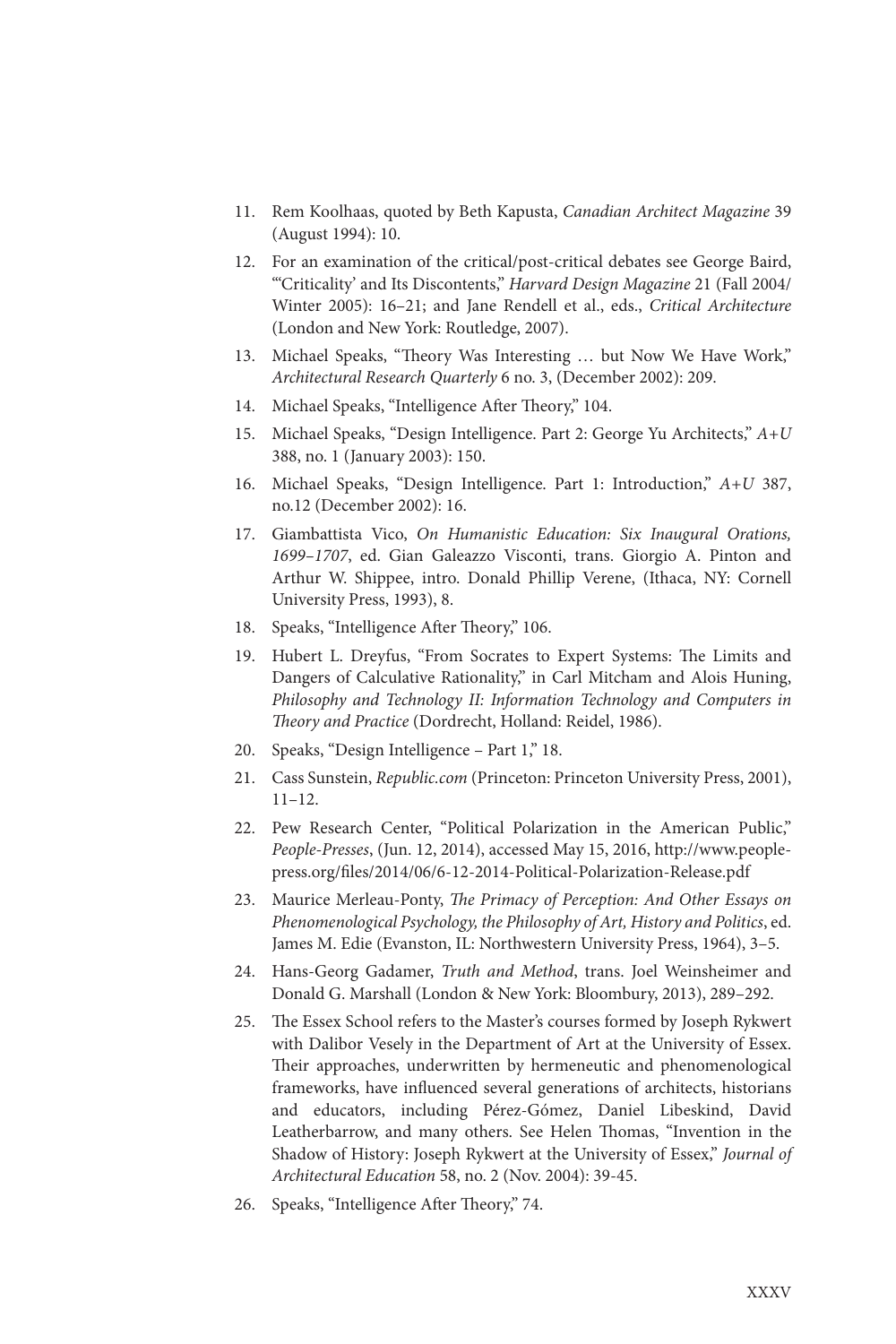- 27. Speaks, "Design Intelligence. Part 2," 150.
- 28. Speaks cribs the ideas of Peter F. Drucker, a prolific writer and renowned organizational management consultant. Peter F. Drucker, *Innovation and Entrepreneurship: Practice and Principles* (New York: Harpers Business, 1993), 30–36.
- 29. Peter F. Drucker, *Management: Tasks, Responsibilities, Practices* (Oxford: Butterworth-Heinemann, 1974), 60.
- 30. Jeremy Till, *Architecture Depends* (Cambridge: MIT Press, 2009).
- 31. William McDonough and Michael Braungart, *Cradle to Cradle: Remaking the Way We Make Things* (New York: North Point Press, 2002).
- 32. Shannon May, "Ecological Crisis and Eco-Villages in China," *CounterPunch*, (Nov. 21-23, 2008), accessed June 10, 2013, http://www.counterpunch. org/2008/11/21/ecological-crisis-and-eco-villages-in-china.
- 33. "*Mur de graff au square Karcher*," *Mairie20.Paris*, accessed November 20, 2013, http://www.mairie20.paris.fr/mairie20/jsp/site/Portal.jsp?page\_ id=1104.
- 34. Alberto Pérez-Gómez, *Built Upon Love: Architectural Longing after Ethics and Aesthetics* (Cambridge: MIT Press, 2008), 187–201.
- 35. Charles Taylor, *Sources of the Self: The Making of Modern Identity* (Cambridge: Harvard University Press, 1989), 31.
- 36. Pérez-Gómez, *Built Upon Love*, 201.
- 37. Ibid.
- 38. Ibid., 5.
- 39. Ibid., 110.
- 40. Ibid.
- 41. Antoine Picon, "Architecture, Innovation and Tradition," *AD* 83, no. 1 (January/February 2013): 133.
- 42. Pérez-Gómez, *Built Upon Love*, 109.
- 43. Graham Cairn, "Conversation with Alberto Pérez-Gómez," unpublished manuscript, unpaginated.
- 44. Pérez-Gómez, *Built Upon Love*, 185.
- 45. Ibid., 28.
- 46. Cairn, "Conversation with Alberto Pérez-Gómez."
- 47. This is contrary to the thesis developed in Mark Foster Gage, *Aesthetic Theory: Essential Texts for Architecture and Design* (New York: W.W. Norton, 2011).
- 48. Dalibor Vesely, *Architecture in the Age of Divided Representation: The Question of Creativity in the Shadow of Productivity* (Cambridge: MIT Press, 2004), 276.